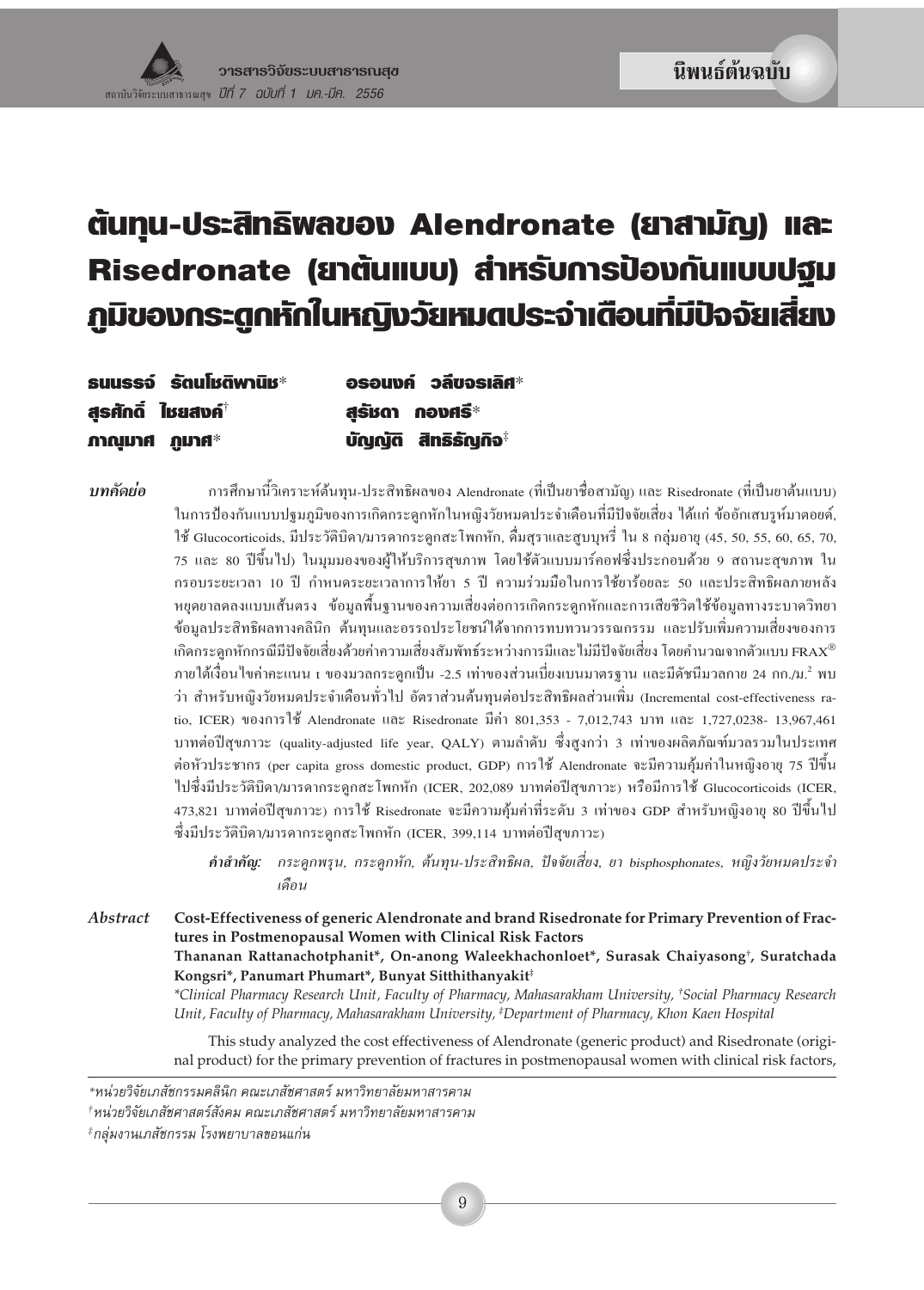including rheumatoid arthritis, long-term use of oral glucocorticoids, a parental history of hip fracture, high alcohol consumption and current cigarette smoking. A Markov model with nine health states was applied to estimate total costs and effectiveness for eight age-groups (45, 50, 55, 60, 65, 70, 75 and 80 years and above) under the healthcare provider perspective. The model used a 10-year time horizon and assumed the 5-year duration of medication with a linear efficacy reduction after stopping the medication, and 50% medication adherence. Epidemiological data on natural history of disease, clinical efficacy, cost and utility data were obtained from literature review. An increased risk of fractures in patients with the risk factors was adjusted according to the relative risks, which were estimated using the FRAX® model under the conditions of the bone mass density (BMD) t-score of -2.5SD and body mass index of 24 kg/m<sup>2</sup>. The results showed that incremental cost-effectiveness ratio (ICER) of Alendronate and Risedronate for the primary prevention of fractures in the postmenopausal women who had no clinical risk factors was equal to 801,353-7,012,743 and 1,727,023-13,967,461 Baht/quality-adjusted life year (QALY), respectively. The ICER was higher than three times of gross domestic product (GDP) per capita. When clinical risk factors were considered, the use of Alendronate was cost-effective for women who were 75 years or above and had the parental history of hip fracture (ICER, 202,089 Baht/QALY) or had the long-term glucocorticoid use (ICER, 473,821 Baht/QALY). Risedronate was cost-effective for women who were 80 years or above and had the parental history of hip fracture (ICER, 399,114 Baht/QALY).

Keywords: Bisphosphonates, Cost-effectiveness, Clinical risk factors, Fractures, Osteoporosis, Postmenopausal women

## ภูมิหลังและเหตุผล

รคกระดูกพรุน (osteoporosis) เป็นภาวะที่ความหนา ) แน่นของมวลกระดูกต่ำร่วมกับการเสื่อมของโครงสร้าง ระดับจุลภาคของกระดูก เป็นผลให้กระดูกมีความเปราะบาง เสี่ยงต่อการหักได้ง่ายโดยเฉพาะกระดูกสะโพก กระดูกสัน หลังและกระดูกข้อมือ<sup>(1-4)</sup> องค์การอนามัยโลกและมูลนิธิโรค กระดูกพรุนแห่งประเทศไทยปี พ.ศ. 2553 ระบุการวินิจฉัย โรคกระดูกพรุนด้วยเครื่อง dual energy X-ray absorptiometry (axial DXA) ว่าหากค่าเบี่ยงเบนมาตรฐานของ ความหนาแน่นมวลกระดูก (bone mineral density, BMD t-score)ที่กระดูกสันหลังหรือกระดูกสะโพกน้อยกว่าหรือเท่ากับ -2.5 จัดว่าเป็นโรคกระดูกพรุน

นอกจากภาวะวัยหมดประจำเดือนแล้ว ยังมีปัจจัยเสี่ยง ที่สำคัญอื่นๆที่เกี่ยวข้องกับการเกิดกระดูกพรุนและเพิ่มความ เสี่ยงต่อการเกิดกระดูกหัก ได้แก่ การมีประวัติเคยกระดูกหัก เมื่ออายุ 40 ปีขึ้นไป ประวัติการรับประทานยากลุ่ม glucocorticoids (prednisolone ขนาด 5 มิลลิกรัมต่อวันขึ้นไป เป็น ้ระยะเวลาต่อเนื่องตั้งแต่ 3 เดือน) บิดา/มารดามีประวัติ ้กระดูกสะโพกหัก ดื่มเครื่องดื่มแอลกอฮอล์ (มากกว่าหรือเท่ากับ 3 drinks ต่อวัน) สูบบุหรี่ ดัชนีมวลกาย(body mass index, BMI)ต่ำ และมีโรคข้ออักเสบรูห์มาตอยด์ เป็นต้น ซึ่งหลาย ประเทศได้ใช้เป็นแนวทางในการคัดกรองความเสี่ยง รวมถึง การพัฒนาเครื่องมือทำนายความเสี่ยงต่อการเกิดกระดูกหักใน อนาคต เช่น FRAX® algorithm, Canadian Association of Radiologist and Osteoporosis Canada (CAROC), Osteoporosis Self-assessment Tool (OST), Osteoporosis Index of Risk (OSIRIS), และ Simple Calculated Osteoporosis Risk Estimation (SCORE)

 $\text{FRAX}^{\circledast}$  algorithm เป็นเครื่องมือที่องค์การอนามัย โลก<sup>(5)</sup> แนะนำให้ใช้เพื่อคัดกรองความเสี่ยงต่อการเกิดกระดูก หักใน 10 ปีข้างหน้า (10 year risk of fracture) เนื่องจาก สามารถทำนายความเสี่ยงเฉพาะบุคคลได้ โดยอาศัยข้อมูล เชื้อชาติ อายุ เพศ ส่วนสูง น้ำหนัก ค่า BMD T-score และ การมีปัจจัยเสี่ยงสำคัญทางคลินิก (clinical risk factors) ได้แก่ ประวัติการมีกระดูกหัก บิดา/มารดามีประวัติสะโพกหัก ประวัติการสูบบุหรี่ การรับประทานยากลุ่ม glucocorticoids มีโรคข้ออักเสบรูห์มาตอยด์ มีภาวะกระดูกพรุนชนิด secondary osteoporosis ดื่มเครื่องดื่มแอลกอฮอล์มากกว่าหรือเท่ากับ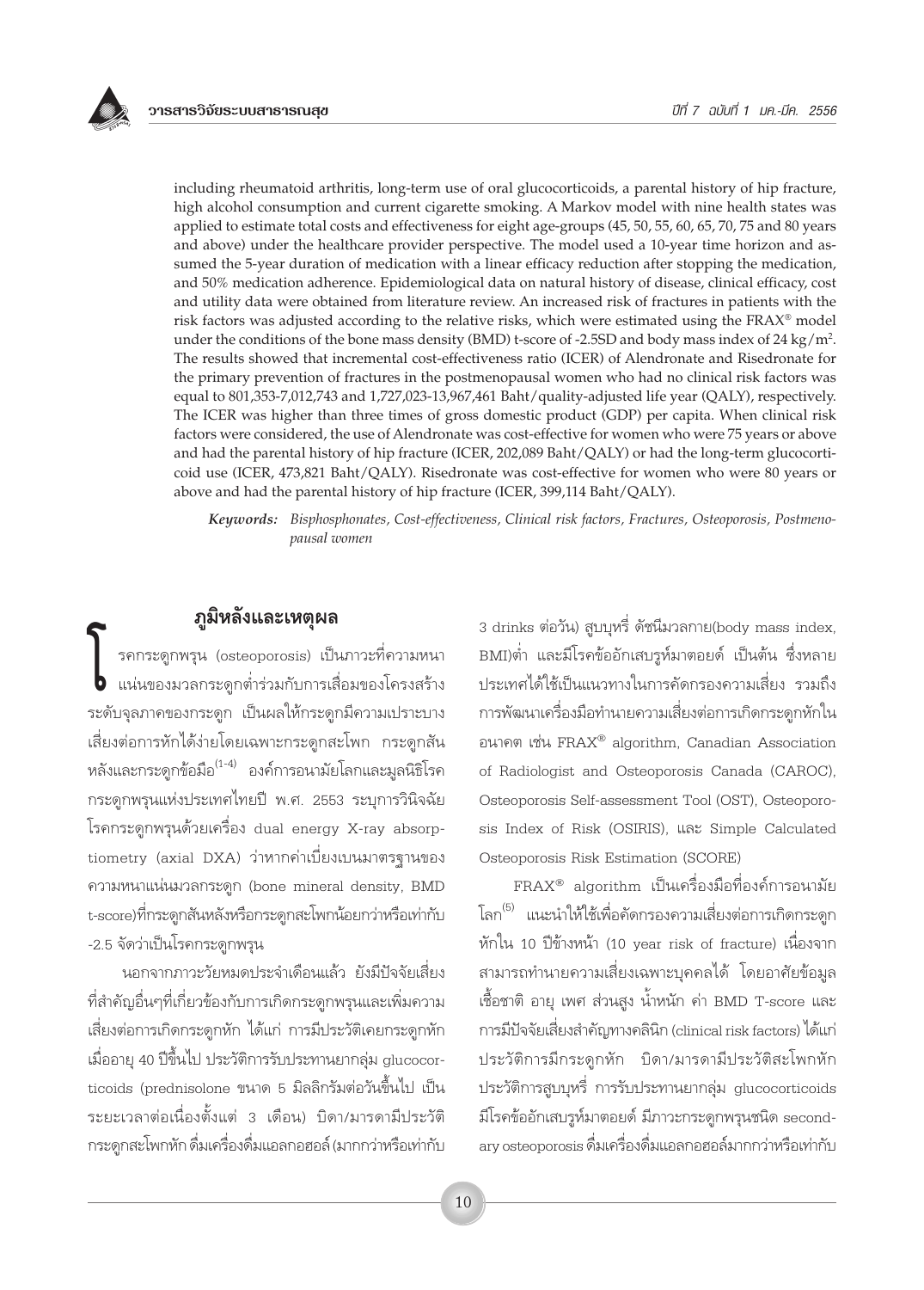3 drinks ต่อวัน อย่างไรก็ตาม ความเสี่ยงของการเกิดกระดูก ห้กในระยะเวลา 10 ปี ที่คำนวณได้จาก FRAX® algorithm แสดงผลเฉพาะ major osteoporotic fracture (hip. clinical spine, forearm, proximal humerus) และ hip fracture เท่านั้น รวมถึงเชื้อชาติที่มีให้เลือกไม่ครอบคลุมสำหรับ คนไทย

มีหลายการศึกษาในต่างประเทศที่ประเมินความค้มค่า ของยา Alendronate และ Risedronate ในการป้องกันแบบ ปจุมภูมิและทุติยภูมิเพื่อลดความเสี่ยงต่อการเกิดกระดูกหัก ในหญิงวัยหมดประจำเดือน $^{(6\text{-}10)}$  และมีการศึกษาที่นำ $\text{FRAX}^{\circledast}$ algorithm มาใช้ในการคำนวณความเสี่ยงต่อการเกิดกระดูก หัก<sup>(11,12)</sup> สำหรับประเทศไทย มีรายงานผลการประเมินต้นทุน-ประสิทธิผลของยาดังกล่าวในหญิงวัยหมดประจำเดือนโดย กำหนดให้ใช้ยาตลอดชีวิต<sup>(13)</sup> แต่ยังไม่เคยมีการศึกษาในกรณี ที่มีปัจจัยเสี่ยงของการเกิดกระดูกหักร่วมด้วย การศึกษานี้ จึงวิเคราะห์ต้นทุน-ประสิทธิผลของ Alendronate และ Risedronate ในมุมมองของผู้ให้บริการสุขภาพ สำหรับ ป้องกันกระดูกหักแบบปฐมภูมิในหญิงวัยหมดประจำเดือนที่มี ปัจจัยเสี่ยง โดยใช้ FRAX® algorithm ในการคำนวณหาค่า ความเสี่ยงสัมพัทธ์ต่อการเกิดกระดูกหักเมื่อเทียบระหว่างมี ้กับไม่มีปัจจัยเสี่ยงแต่ละปัจจัยในแต่ละกลุ่มอายุ เพื่อนำมา ปรับเพิ่มค่าความเสี่ยงต่อการเกิดกระดกหักต่อไป

## ระเบียบวิธีการศึกษา

ยาที่ศึกษา ได้แก่ Alendronate ที่เป็นยาชื่อสามัณ ขนาด 70 มิลลิกรัม และ Risedronate ที่เป็นยาต้นแบบ ขนาด 35 มิลลิกรัม ตัวเปรียบเทียบ คือ การรักษาตามปกติซึ่งประกอบ ด้วยแคลเซียม 1.2 กรัม/วัน และวิตามินดี 400 หน่วย/วัน สำหรับป้องกันกระดูกหักแบบปฐมภูมิ (primary prevention) ซึ่งหมายถึง การใช้เป็นครั้งแรกในผู้ที่ไม่เคยกระดูกหักมาก่อน หรือหากเกิดกระดูกหักก็ให้ยารักษาอาการต่อไป โดยมีกลุ่ม เป้าหมาย คือ หญิงวัยหมดประจำเดือนทั่วไป และหญิงที่มี ปัจจัยเสี่ยง ได้แก่ ข้ออักเสบรูห์มาตอยด์, ใช้ยา Glucocorticoids, บิดา/มารดามีประวัติกระดูกสะโพกหัก, ดื่มสุรา และ สูบบุหรี่ ทำการศึกษาในประชากร 8 กลุ่มช่วงอายุ ได้แก่ 45, 50, 55, 60, 65, 70, 75 และ 80 ปีขึ้นไป

ข้อมูลพื้นจานของความเสี่ยงต่อการเกิดกระดูกหักและ การเสียชีวิตใช้ข้อมูลทางระบาดวิทยา ประสิทธิผลทางคลินิก ต้นทุน และอรรถประโยชน์ได้จากการทบทวนวรรณกรรม การจำลองการดำเนินภาวะกระดูกหักใช้ตัวแบบมาร์คอฟ (Markov model) ซึ่งในแต่ละรอบระยะเวลา 1 ปี ประกอบด้วย 9 สถานะสุขภาพ ได้แก่ ปกติดี (Well) กระดูกข้อมือหัก (Wrist fracture) กระดูกสันหลังหักครั้งแรก (1' Vertebral fracture) กระดูกสะโพกหักครั้งแรก (1' Hip fracture) ภายหลัง กระดูกสันหลังหัก (Post vertebral fracture) ภายหลัง กระดูกสะโพกหัก (Post hip fracture) กระดูกสันหลังหักซ้ำ (2' Vertebral fracture) กระดูกสะโพกหักซ้ำ (2' Hip fracture) และการเสียชีวิต (Death) ทั้งนี้ไม่ได้กำหนดสถานะภาย หลังกระดูกข้อมือหัก เนื่องจากเป็นภาวะที่ไม่ค่อยรุนแรงและ ้สามารถกลับสู่สถานะปกติได้เอง รายละเอียดดังรูปที่ 1 โดย การเปลี่ยนสถานะสุขภาพในแต่ละรอบแสดงด้วยลูกศร เช่น สถานะสุขภาพดีไปยังกระดูกข้อมือหัก กระดูกสันหลังหักครั้ง แรก กระดูกสะโพกหักครั้งแรก หรือการเสียชีวิต ลูกศรสอง ทางหมายถึงมีการไปกลับระหว่างสองสถานะ เช่น กระดูกข้อ มือหักสามารถกลับไปสู่สถานะปกติได้

อัตราส่วนระหว่างต้นทุนและประสิทธิผลส่วนเพิ่ม (incremental cost-effectiveness ratio, ICER) มีหน่วยเป็น บาทต่อปีสุขภาวะ (quality-adjusted life year, OALY) ใช้ ิสูตรด้านล่าง โดยปรับลดค่าของต้นทุนและประสิทธิผลใน อนาคตให้เป็นค่าปัจจุบันในอัตราร้อยละ 3 ต่อปี



## ความเสี่ยงต่อกระดูกหัก

เนื่องจากไม่มีข้อมูลความเสี่ยงต่อกระดูกหักของหญิงไทย ้วัยหมดประจำเดือนที่มีปัจจัยเสี่ยง การศึกษานี้จึงคำนวณ หาความเสี่ยงของการเกิดกระดูกหักดังกล่าว โดยมีขั้นตอนดังนี้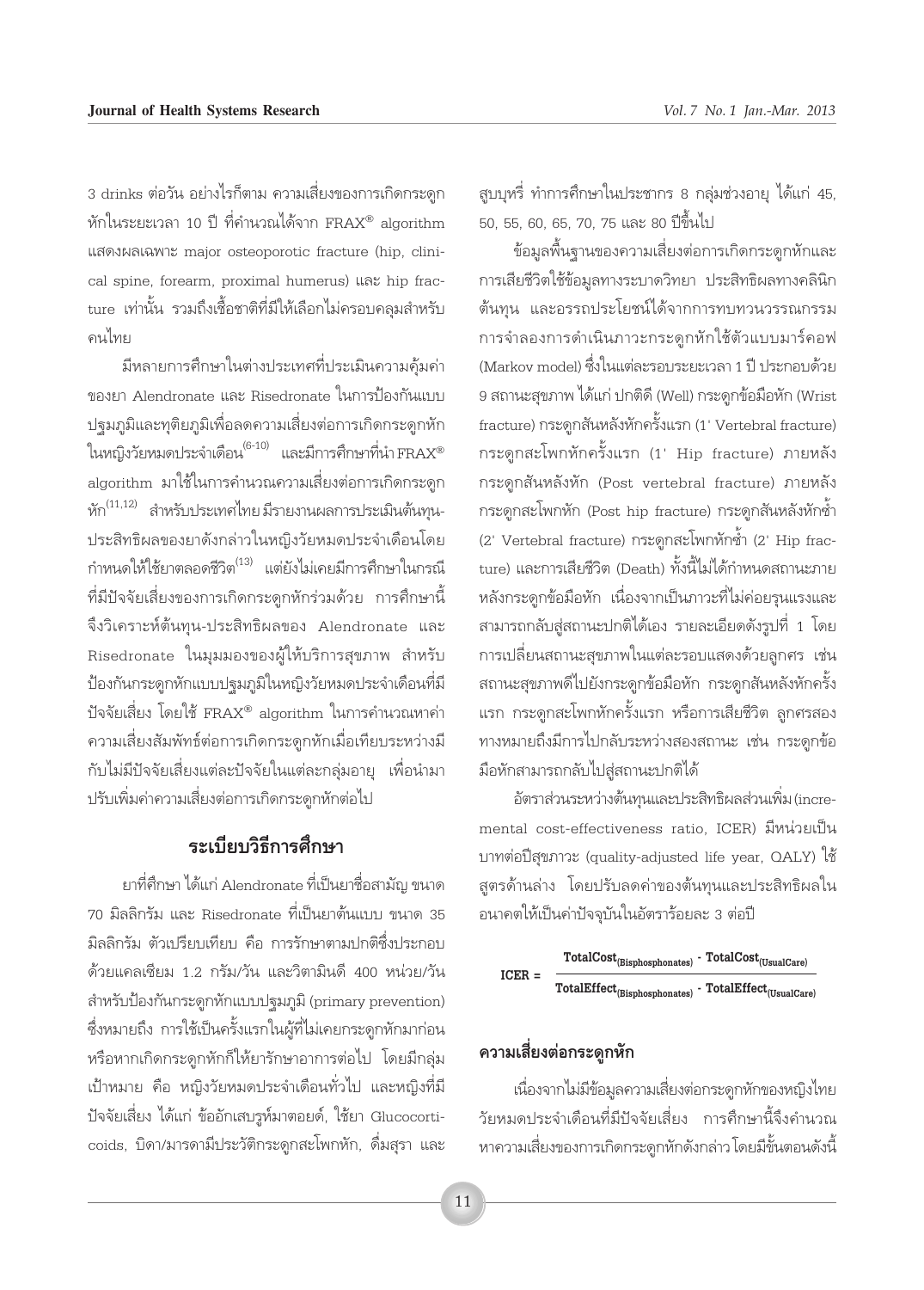



**รูปที่ 1** ตัวแบบที่ใช้ในการวิเคราะห์

ขั้นที่ 1 คือ กำหนดค่าความเสี่ยงของการเกิดกระดูกหักครั้ง แรกในหญิงวัยหมดประจำเดือนทั่วไปโดยการศึกษานี้อ้างอิง ข้อมูลจากการศึกษาของ Tosteson และคณะ<sup>(14)</sup> ซึ่งเป็นข้อมูล ของประชากรในประเทศสหรัฐอเมริกา โดยปรับลดค่าลงร้อยละ 50 ตามข้อแนะนำของผู้นิพนธ์ และการศึกษาก่อนหน้าซึ่ง ระบุว่าความเสี่ยงของคนเอเชียและคนไทยน้อยกว่าใน สหรัฐอเมริกาประมาณครึ่งหนึ่ง<sup>(15,16)</sup> และกำหนดความเสี่ยง ี่ต่อการหักซ้ำจากรายงานวิจัยที่ผ่านมา<sup>(17-19)</sup> (ตารางที่ 1) ขั้นที่ ่ 2 คือ คำนวณหาค่าความเสี่ยงสัมพัทธ์ของการเกิดกระดูกหัก ของแต่ละปัจจัยเสี่ยงตามกลุ่มอายุซึ่งคำนวณได้จากการ <u>เปรียบเทียบความเสี่ยงของการเกิดกระดูกหักระหว่างมีและ</u> ไม่มีปัจจัยเสี่ยงนั้นๆ โดยใช้ FRAX® algorithm ในการคำนวณ หาความเสี่ยงของการเกิดกระดูกหักชนิด major osteoporotic fracture และกระดูกสะโพกหัก เมื่อมีและไม่มีปัจจัยเสี่ยง ขั้น ู้ที่ 3 คือ คำนวณหาค่าความน่าจะเป็นของการเกิดกระดูกหัก เมื่อมีปัจจัยเสี่ยงโดยนำค่าความเสี่ยงสัมพัทธ์ที่คำนวณได้จาก ขั้นที่ 2 คุณกับค่าความน่าจะเป็นของการเกิดกระดูกหักซึ่ง กำหนดไว้ในขั้นที่ 1 (กระดูกหักครั้งแรกจากการศึกษาของ

Tosteson และคณะ<sup>(14)</sup> และการหักซ้ำจากรายงานวิจัยที่ผ่าน มา<sup>(17-19)</sup>) โดยความน่าจะเป็นของการเกิดกระดูกสันหลังหัก ้ และกระดูกข้อมือหักในกลุ่มที่มีปัจจัยเสี่ยงได้จากการคูณด้วย ้ค่าความเสี่ยงสัมพัทธ์ของการเกิดกระดกหักชนิด major osteoporotic fracture และความน่าจะเป็นของการเกิด กระดูกสะโพกหักในกลุ่มที่มีปัจจัยเสี่ยงได้จากการคูณด้วยค่า ิ ความเสี่ยงสัมพัทธ์ของการเกิดกระดูกสะโพกหักกรณีมีปัจจัย เสี่ยงนั้นๆ

สำหรับการได้มาซึ่งความเสี่ยงของการเกิดกระดูกหักทั้ง ชนิด major osteoporotic fracture และกระดูกสะโพกหัก โดยใช้  $\text{FRAX}^{\circledast}$  algorithm จำเป็นต้องกำหนดคุณลักษณะทั้ง เชื้อชาติ t-score BMD และ BMI โดยมีเชื้อชาติให้เลือกได้แก่ จีน (จีน ฮ่องกง) อินเดีย อินโดนีเซีย ญี่ปุ่น ฟิลิปปินส์ สิงคโปร์ ้ (จีน มาเลย์ อินเดีย) เกาหลีใต้ ศรีลังกา ไต้หวัน การศึกษานี้ เลือกเชื้อชาติสิงคโปร์เชื้อสายมาเลย์ (Singapore [Malay]) โดยอ้างอิงข้อมูลจากการศึกษาก่อนหน้าของ Pongchaiyakul และคณะ<sup>(3)</sup> ซึ่งพบความเสี่ยงของการเกิดกระดูกสะโพกหักใน หญิงไทยใกล้เคียงกับชาวมาเลเซียแต่ต่ำกว่าชาวสิงคโปร์และ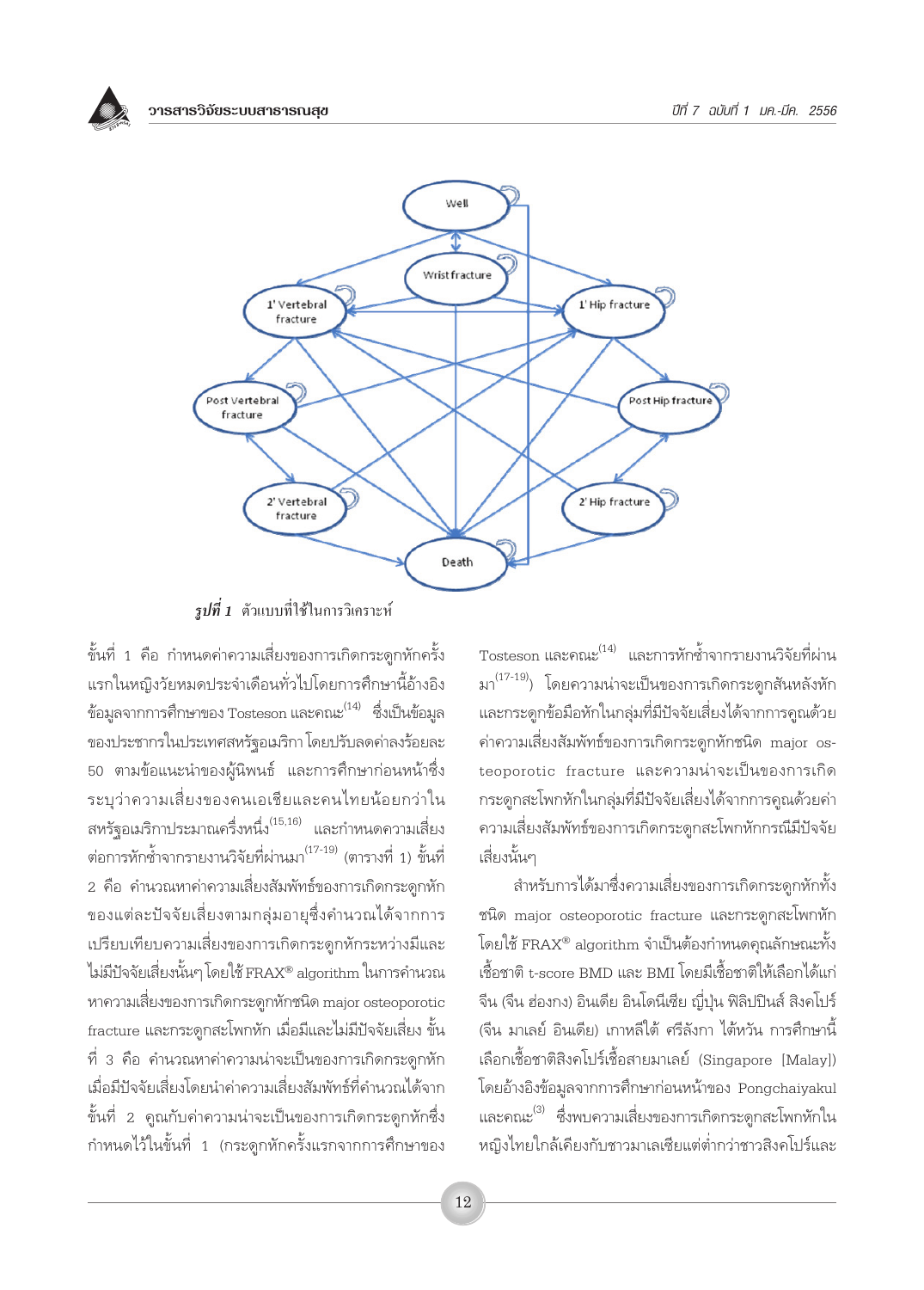ือเมริกัน รวมถึงข้อมูลจากการคำนวณโดยใช้  $\text{FRAX}^{\circledast}$  algorithm ในคนเอเชีย พบว่า ประเทศที่มีความเสี่ยงต่ำต่อ กระดูกสำคัญหัก (major osteoporotic fracture) คือ จีน และฟิลิปปินส์ ความเสี่ยงปานกลาง คือ อเมริกันเอเชียและ

ี สิงคโปร์เชื้อสายมาเลย์ และความเสี่ยงสูงคือ ไต้หวัน สิงคโปร์ ู้ เชื้อสายจีน ญี่ปุ่น สำหรับกระดูกสะโพกหัก พบในทิศทาง ี เดียวกัน ยกเว้น ญี่ปุ่น ซึ่งมีความเสี่ยงระดับปานกลาง (รูปที่ 2 ·≈– 3) "π¢≥–∑'Ë¡Ÿ≈π'∏''√§°√–¥Ÿ°æ√ÿπ·Ààߪ√–‡∑»‰∑¬‰¥â



 $\,$  $\tilde{j}$ ปที่ 2 ความเสี่ยงของการเกิด major osteoporotic fracture ใน 10 ปีข้างหน้า ซึ่งคำนวณจาก FRAX® algorithm ของ ประเทศที่กำหนด



 $\,$ *รูปที่ 3* ความเสี่ยงของการเกิดกระดูกสะโพกหักใน 10 ปีข้างหน้า ซึ่งคำนวณจาก FRAX® algorithm ของประเทศที่กำหนด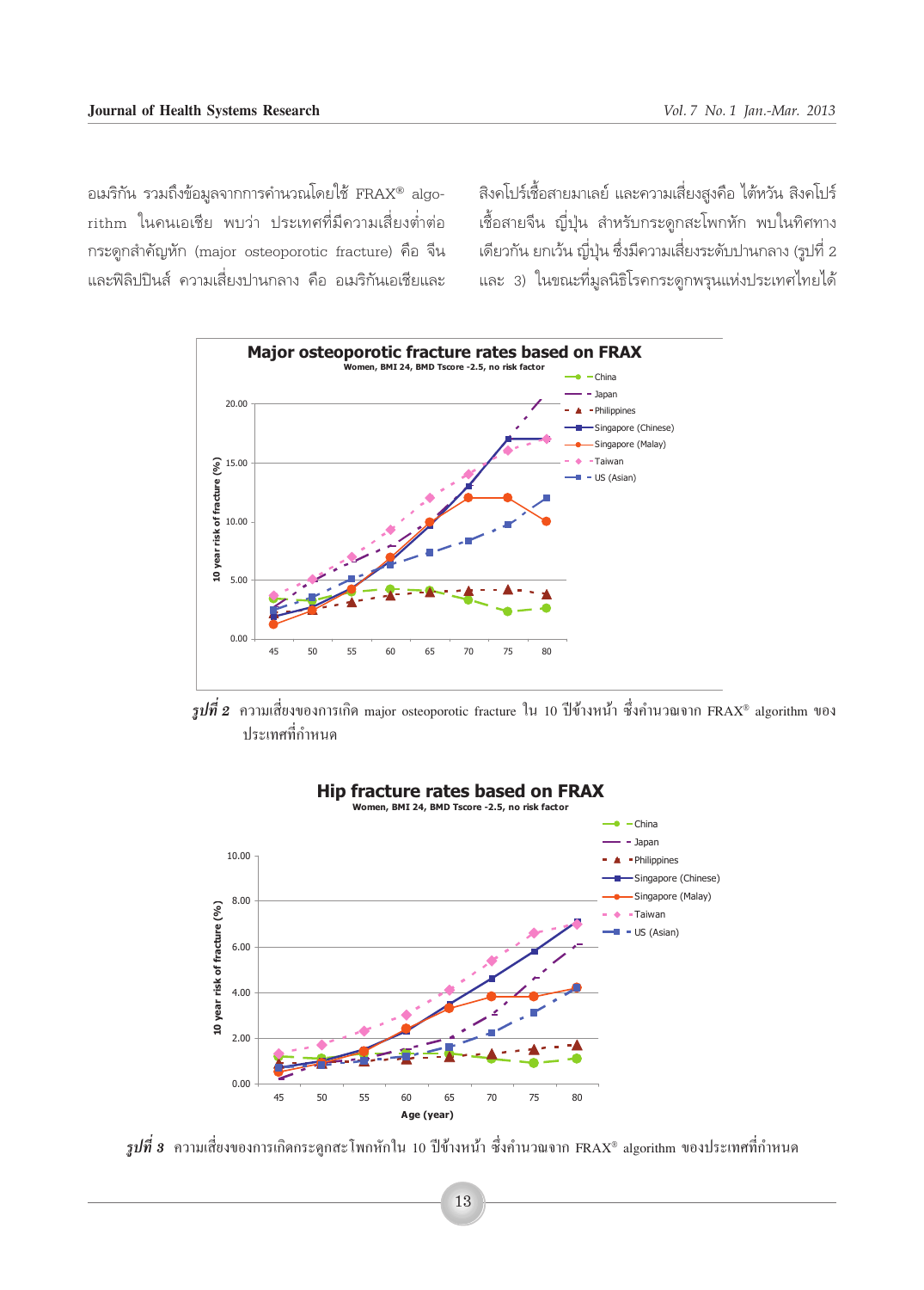

 $\,$  $j$ ปที่ 4 ความเสี่ยงของการเกิด major osteoporotic fracture (hip, clinical spine, forearm, proximal humerus) ใน 10 ปีข้างหน้า ซึ่ง คำนวณจาก FRAX® algorithm ของเชื้อชาติสิงคโปร์เชื้อสายมาเลย์ กำหนดให้ค่า t-score BMD เท่ากับ -2.5 และ BMI 24 กก./ม.<sup>2</sup>



 $\,$ *รูปที่ 5* ความเสี่ยงของการเกิดกระดูกสะโพกหักใน 10 ปีข้างหน้า ซึ่งคำนวณจาก FRAX® algorithm ของเชื้อชาติสิงคโปร์เชื้อสายมาเลย์ กำหนดให้ค่า t-score BMD เท่ากับ -2.5 และ BMI 24 กก./ม.<sup>2</sup>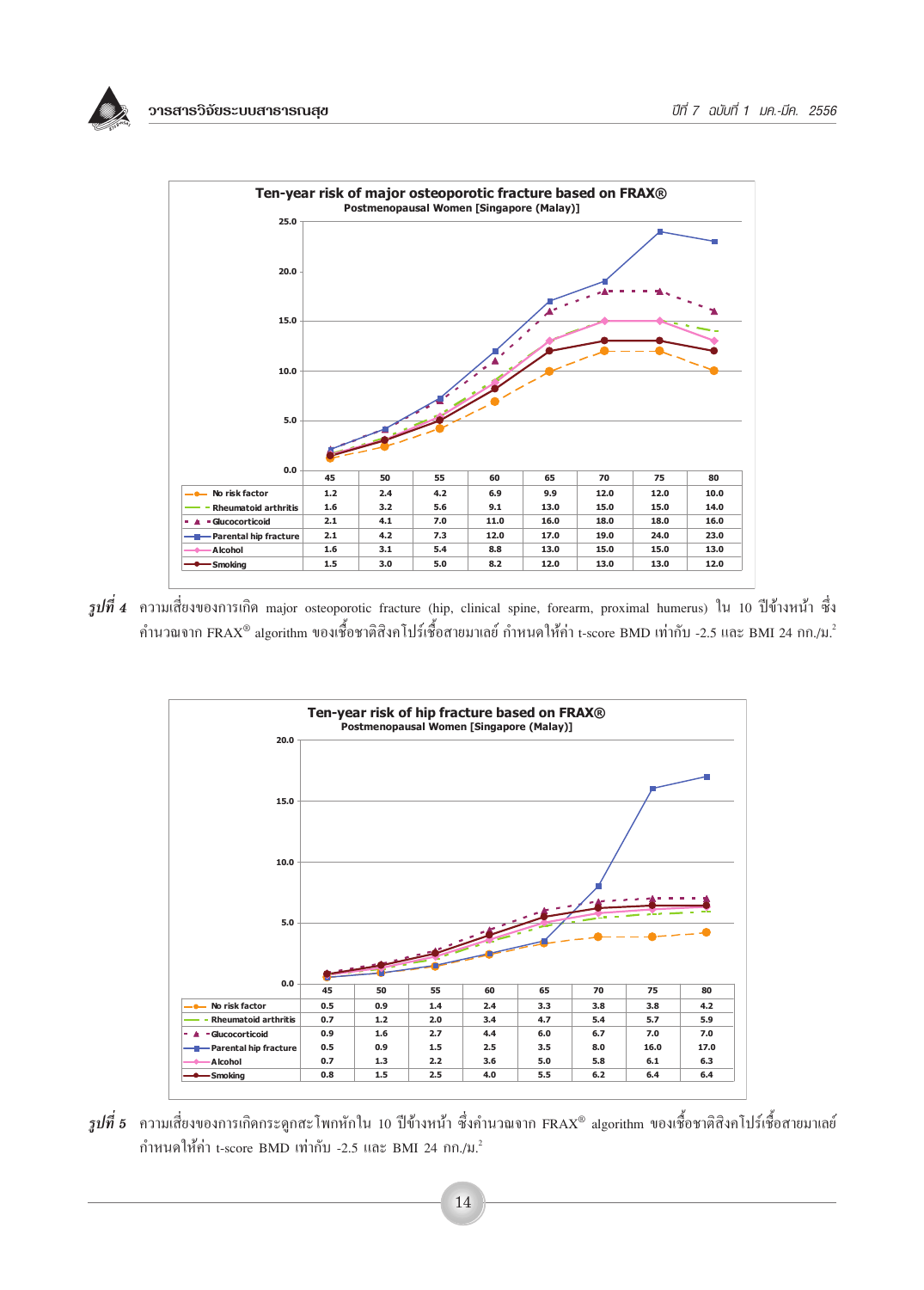แนะนำเชื้อชาติสำหรับการคำนวณ โดยใช้ FRAX® algorithm สำหรับคนไทย คือ ญี่ปุ่น และอเมริกันเอเชีย<sup>(20)</sup> ซึ่งหากเปรียบ เทียบระหว่างสิงคโปร์เชื้อสายมาเลย์กับญี่ป่นและอเมริกันเอเชีย พบว่าความเสี่ยงของการกระดูกหักชนิด major osteoporotic fracture ของสิงคโปร์เชื้อสายมาเลย์มีค่าอยู่ระหว่างญี่ปุ่น และอเมริกันเอเชีย โดยในช่วงอายุ 45-60 ปี จะต่ำกว่าญี่ปุ่น และอเมริกันเอเชีย และในช่วงอาย 60-70 ปีมีค่าใกล้เคียงกัน แต่มีค่าสูงกว่าอเมริกันเอเชีย และอายุ 70 ปีขึ้นไปจะต่ำกว่า ฌี่ป่นแต่ใกล้เคียงอเมริกันเอเชีย กรณีความเสี่ยงของการเกิด กระดูกสะโพกหัก พบว่าในช่วงอายุ 45-50 ปีมีค่าใกล้เคียง ญี่ปุ่นและอเมริกันเอเชีย ในขณะที่อายุ 55-70 ปีมีค่าสูงกว่า ญี่ปุ่นและอเมริกันเอเชีย และที่อายุ 70 ปีขึ้นไปมีค่าอยู่

กำหนดค่า t-score BMD เท่ากับ -2.5 ซึ่งเป็นภาวะ กระดูกพรุน และ BMI เท่ากับ 24 กก./ม. $^{2\left( 21\right) }$ 

ระหว่างญี่ปุ่นและอเมริกันเอเชีย

ผลการคำนวณค่าความเสี่ยงต่อการเกิดกระดูกหักทั้งชนิด major osteoporotic fracture และกระดูกสะโพกหัก ใน 10 ปีข้างหน้าเมื่อพิจารณาแต่ละปัจจัยเสี่ยงโดยใช้ FRAX®algorithm แสดงในรูปที่ 4 และ 5

การแปลงค่าอัตรา (rate) เป็นความเสี่ยง (risk) ซึ่งมี ลักษณะเป็นค่าความน่าจะเป็น (probability) ใช้สูตร ดังนี้

Rate® per unit of time (t);  $r = -\ln(1-P)$  $\ddot{t}$ 

 $P = 1-e^{(-r*t)}$ Risk over time period:

r คือ อัตราการเกิดเหตุการณ์ และ P คือ ความเสี่ยงหรือ ์ ความน่าจะเป็นในการเกิดเหตุการณ์ในช่วงเวลา t

ค่าความเสี่ยงสัมพัทธ์ของการเกิดกระดูกหักทั้งชนิด major osteoporotic fracture และกระดูกสะโพกหัก เปรียบ เทียบระหว่างกรณีมีปัจจัยเสี่ยงกับกรณีไม่มีปัจจัยเสี่ยง ได้ผล ดังตารางที่ 2

## ความเสี่ยงต่อการเสียชีวิต

ข้อมูลการเสียชีวิตได้จากรายงานสถิติสาธารณสุขประจำปี

2552<sup>(22)</sup> ซึ่งจำแนกตามกลุ่มอายุ ส่วนข้อมูลการเสียชีวิตของผู้ ที่มีภาวะกระดูกหักใช้ข้อมูลจาก Center และคณะ<sup>(23)</sup>

#### ประสิทธิผลของยา

ข้อมูลประสิทธิผลของการใช้ยาแบบการป้องกันปฐมภูมิ ได้จากผลการวิเคราะห์อภิมาน (Meta-analysis) ในการ ทบทวนวรรณกรรมของยากลุ่ม Bisphosphonates  $^{(24)}$  ส่วน ข้อมูลประสิทธิผลในการป้องกันกระดูกหักซ้ำ ได้จากการ ทบทวนวรรณกรรมของ Cochrane Library  $^{(25,26)}$  (ตารางที่ 1)

## กรอบระยะเวลาการวิเคราะห์ ระยะเวลาการให้ยา และ ความร่วมมือในการใช้ยา (Time Horizon. **Treatment Duration and Adherence)**

ิการศึกษานี้กำหนดกรอบระยะเวลาการวิเคราะห์ที่ 10 ปี และกำหนดระยะเวลาการให้ยา 5 ปี เนื่องจากยายังคงมีประ-สิทธิผลค้าง (residual effect) ภายหลังจากหยุดยา $^{(7,8,10,\;12,27)}$ โดยกำหนดภายหลังจากหยุดยา (หรือในระยะเวลา 5 ปีต่อมา) ให้ประสิทธิผลของยาลดลงแบบเส้นตรง<sup>(7,8,10,12)</sup> ในขณะที่ ร้อยละ 50 ที่เหลืออยู่ ใช้ยาเพียง 3 เดือนแรกโดยไม่ได้ ประสิทธิผล<sup>(12)</sup> ทั้งนี้อ้างอิงจากการศึกษาก่อนหน้าซึ่งแนะนำให้ ใช้ข้อกำหนดดังกล่าวเพื่อให้สอดคล้องกับเวชปฏิบัติจริง<sup>(12,28,29)</sup> กำหนดให้ร้อยละ 50 มีความร่วมมือในการใช้ยา

#### ต้นทุน (Costs)

ต้นทุนการรักษากระดูกหัก ได้จากการศึกษาของ ้พิศพรรณวีระยิ่งยง<sup>(30)</sup> ซึ่งศึกษาในโรงพยาบาลพระมงกุฏเกล้า พ.ศ. 2546 โดยปรับเป็นมูลค่าของปี 2554 ด้วยดัชนีราคาผู้ บริโภค (Consumer Price Index, CPI) จากสำนักดัชนี เศรษฐกิจการค้า กระทรวงพาณิชย์ (http://www.price.moc. go.th) สำหรับค่ายาซึ่งใช้รับประทานสัปดาห์ละครั้งของ Risedronate ที่เป็นยาต้นแบบ (17,526.60 บาทต่อปี) ได้จาก ศูนย์ข้อมูลข่าวสารด้านยาและเวชภัณฑ์ กระทรวงสาธารณสุข (http://dmsic. moph.go.th) และของ Alendronate ที่เป็น ยาชื่อสามัญ (8,467.16 บาทต่อปี) ใช้ราคาที่เสนอต่อโรง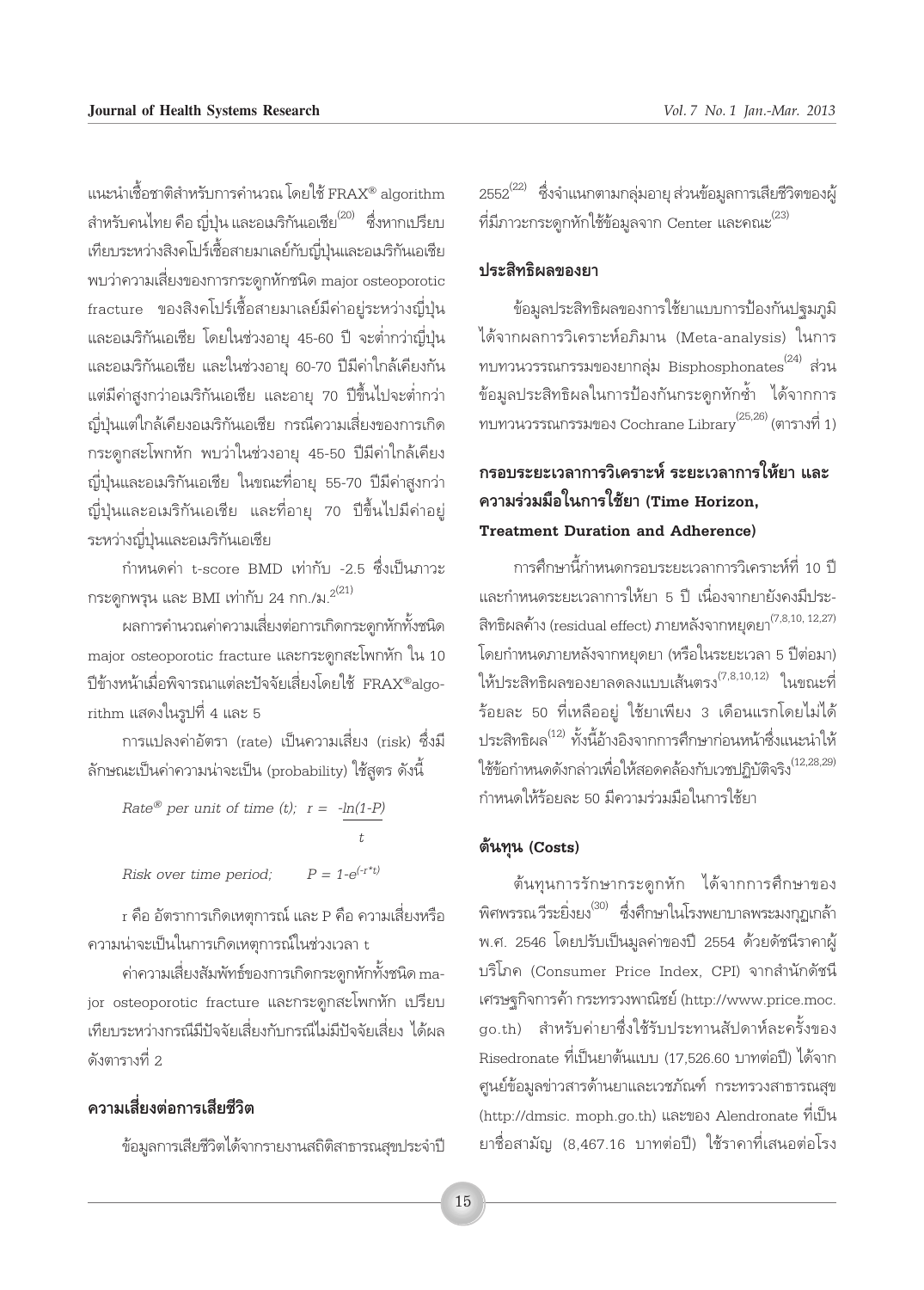

## *ตารางที่ 1* ตัวแปรที่ใช้ในการศึกษา

| ชื่อตัวแปร                                                             |                  |     | ค่าตัวแปร ตามกลุ่มอายุ (ปี) | อ้างอิง                                  |      |      |      |      |                             |  |
|------------------------------------------------------------------------|------------------|-----|-----------------------------|------------------------------------------|------|------|------|------|-----------------------------|--|
|                                                                        | 45               | 50  | 55                          | 60                                       | 65   | 70   | 75   | 80   |                             |  |
| ความเสี่ยง (ใน 1,000 ประชากร)                                          |                  |     |                             |                                          |      |      |      |      |                             |  |
| กระดูกหัก                                                              |                  |     |                             |                                          |      |      |      |      |                             |  |
| Vertebral fracture                                                     | 0.6 <sup>a</sup> | 0.6 | 1.6                         | 1.6                                      | 3.3  | 3.3  | 5.1  | 5.1  |                             |  |
| Hip fracture                                                           | 0.3 <sup>a</sup> | 0.3 | 0.4                         | 0.8                                      | 1.1  | 1.4  | 4.3  | 9.1  | Tosteson et al. $(2008^b)$  |  |
| Wrist fracture                                                         | $1.5^a$          | 1.5 | 2.1                         | 4.0                                      | 4.1  | 4.1  | 4.2  | 4.3  |                             |  |
| Vertebral/Hip fracture ในผู้ที่เคยเกิด Wrist fracture มาก่อน           |                  |     |                             | 11.5                                     |      |      |      |      | van Helden (2006)           |  |
| Secondary Hip fracture ในผู้ที่เคยเกิด Hip fracture มาก่อน             |                  |     |                             | 19.0                                     |      |      |      |      |                             |  |
| Hip fracture ในผู้ที่เคยเกิด Vertebral fracture มาก่อน                 |                  |     |                             | 35.6                                     |      |      |      |      | Delmas et al. $(2003)^{b}$  |  |
| Vertebral fracture ในผู้ที่เคยเกิด Hip fracture มาก่อน                 |                  |     |                             | 35.6                                     |      |      |      |      |                             |  |
| Secondary Vertebral fracture ในผู้ที่เคยเกิด Vertebral fracture มาก่อน |                  |     |                             | 191.8                                    |      |      |      |      | Lindsay et al. (2003)       |  |
| การเสียชีวิต                                                           |                  |     |                             |                                          |      |      |      |      |                             |  |
| คนปกติ                                                                 | 2.8              | 4.1 | 6.3                         | 10.2                                     | 15.9 | 26.5 | 43.0 | 90.7 |                             |  |
| รายงานสถิติสาธารณสุข พ.ศ. 2552 $^{\rm c}$                              |                  |     |                             |                                          |      |      |      |      |                             |  |
| คนที่เกิด Vertebral fracture                                           | 135.8            |     |                             |                                          |      |      |      |      |                             |  |
| คนที่เกิด Hip fracture                                                 |                  |     |                             | 266.5                                    |      |      |      |      |                             |  |
| คนที่เกิด Wrist fracture                                               |                  |     |                             | 32.9                                     |      |      |      |      |                             |  |
| ประสิทธิผลของยา (Relative Risk)                                        |                  |     |                             |                                          |      |      |      |      |                             |  |
| การเกิดกระดูกหักครั้งแรก (Primary Fracture)                            |                  |     |                             |                                          |      |      |      |      |                             |  |
| Vertebral fracture                                                     |                  |     |                             | Alendronate: 0.627 (95%CI: 0.530, 0.741) |      |      |      |      |                             |  |
|                                                                        |                  |     |                             | Risedronate: 0.673 (95%CI: 0.549, 0.825) |      |      |      |      | ธนนรรจ์ รัตนโชติพานิช       |  |
| Hip fracture                                                           |                  |     |                             | Alendronate: 0.716 (95%CI: 0.493, 1.038) |      |      |      |      | $\text{max}$ (2554)         |  |
|                                                                        |                  |     |                             | Risedronate: 0.695 (95%CI: 0.563, 0.859) |      |      |      |      |                             |  |
| Wrist fracture                                                         |                  |     |                             | Alendronate: 0.888 (95%CI: 0.708, 1.114) |      |      |      |      |                             |  |
|                                                                        |                  |     |                             | Risedronate: 0.684 (95%CI: 0.430, 1.087) |      |      |      |      |                             |  |
| การเกิดกระดูกหักซำ (Secondary Fracture)                                |                  |     |                             |                                          |      |      |      |      |                             |  |
|                                                                        |                  |     |                             |                                          |      |      |      |      | Wells et al. (2010a; 2010b) |  |
| Vertebral fracture                                                     |                  |     |                             | Alendronate: 0.55 (95%CI: 0.43, 0.69)    |      |      |      |      |                             |  |
|                                                                        |                  |     |                             | Risedronate: 0.61 (95%CI: 0.50, 0.76)    |      |      |      |      |                             |  |
| Hip fracture                                                           |                  |     |                             | Alendronate: 0.47 (95%CI: 0.26, 0.85)    |      |      |      |      |                             |  |
|                                                                        |                  |     |                             | Risedronate: 0.74 (95%CI: 0.59, 0.94)    |      |      |      |      |                             |  |
| อรรถประโยชน์ (Utility)                                                 |                  |     |                             |                                          |      |      |      |      |                             |  |
| Wrist fracture                                                         |                  |     |                             | $0.940$ (95%CI: 0.910, 0.960)            |      |      |      |      | Hiligsmann et al. (2008)    |  |
| Vertebral fracture (primary)                                           |                  |     |                             | 0.860 (95%CI: 0.830, 0.860)              |      |      |      |      |                             |  |
| Hip fracture (primary)                                                 |                  |     |                             | 0.797 (95%CI: 0.770, 0.825)              |      |      |      |      |                             |  |
| Post vertebral fracture                                                |                  |     |                             | 0.965 (95%CI: 0.957, 0.972)              |      |      |      |      |                             |  |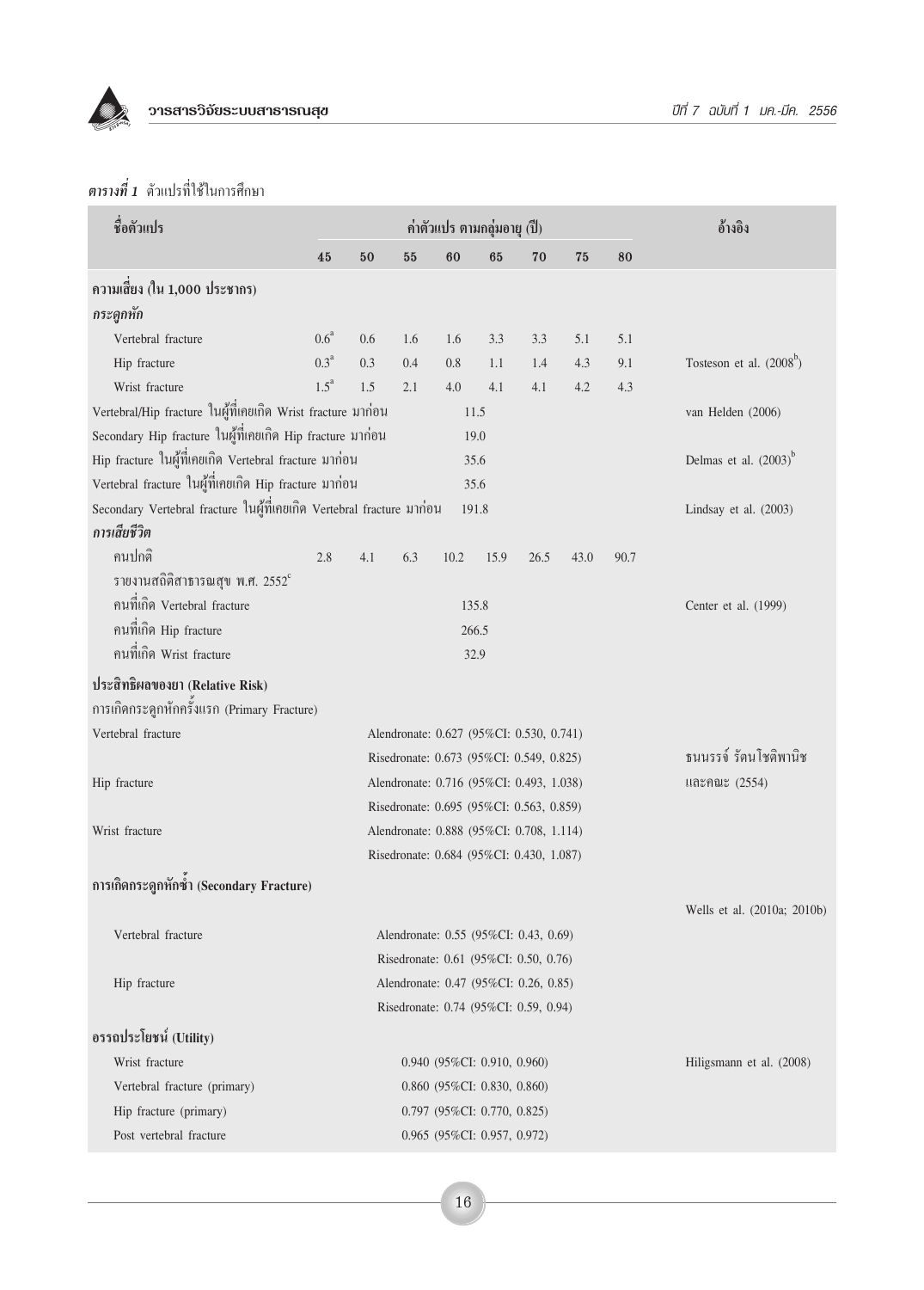#### ี **ตารางที่ 1**(ต่อ) ตัวแปรที่ใช้ในการศึกษา

| ชื่อตัวแปร                       | ค่าตัวแปร ตามกลุ่มอายุ (ปี) |    |    |                        |                                            |    |    |    | อ้างอิง                        |  |  |  |
|----------------------------------|-----------------------------|----|----|------------------------|--------------------------------------------|----|----|----|--------------------------------|--|--|--|
|                                  | 45                          | 50 | 55 | 60                     | 65                                         | 70 | 75 | 80 |                                |  |  |  |
| Post hip fracture                |                             |    |    |                        | 0.899 (95%CI: 0.885, 0.910)                |    |    |    |                                |  |  |  |
| Vertebral fracture (secondary)   |                             |    |    |                        | $0.770$ (95%CI: 0.740, 0.800) <sup>d</sup> |    |    |    | Adachi et al. (2010)           |  |  |  |
| Hip fracture (secondary)         |                             |    |    |                        | $0.727$ (95%CI: 0.700, 0.755) <sup>d</sup> |    |    |    |                                |  |  |  |
| ต้นทุน (cost), บาทต่อปี          |                             |    |    |                        |                                            |    |    |    |                                |  |  |  |
| ค่ำรักษา Wrist fracture          | $40,409.34^e$               |    |    |                        |                                            |    |    |    | พิศพรรณ วีระยิ่งยง (2549)      |  |  |  |
| ค่ารักษา Vertebral fracture      |                             |    |    | $62,932.17^e$          |                                            |    |    |    |                                |  |  |  |
| ค่ำรักษา Hip fracture            |                             |    |    | 86,228.98 <sup>e</sup> |                                            |    |    |    |                                |  |  |  |
| ค่ำรักษา Post Vertebral fracture |                             |    |    | $11,147.00^e$          |                                            |    |    |    |                                |  |  |  |
| ค่ารักษา Post Hip fracture       |                             |    |    |                        |                                            |    |    |    |                                |  |  |  |
| ค่ายาแคลเซียมและวิตามินดี        | 2,920.00 <sup>f</sup>       |    |    |                        |                                            |    |    |    | ศูนย์ข้อมูลข่าวสารค้านเวชภัณฑ์ |  |  |  |
| ค่ายา Alendronate (generic)      | 8,467.16                    |    |    |                        |                                            |    |    |    | และราคายาที่นำเสนอเข้า         |  |  |  |
| ค่ายา Risedronate (original)     |                             |    |    |                        | โรงพยาบาล กระทรวงสาธารณสุข                 |    |    |    |                                |  |  |  |
|                                  |                             |    |    |                        |                                            |    |    |    |                                |  |  |  |

<sup>ล</sup>ำกลุ่มอายุ 45 ปี ไม่มีข้อมูลรายงาน จึงใช้ข้อมูลของกลุ่มอายุ 50 ปีแทน

<sup>ь</sup> ค่าความน่าจะเป็นที่แปลงมาจากค่าความเสี่ยงตามสมการด้านบน

"ค่าความน่าจะเป็นของกลุ่มอายุ 70 75 และ 80 ปี จำแนกออกมาจากรายงานของกลุ่มอายุ 70 ปีขึ้นไป โดยอาศัยข้อมูลของโครงการศึกษาภาระโรคที่รายงานไว้ในปีก่อนนี้

<sup>4</sup>ค่าลดลงจากการหักครั้งแรก Vertebral fracture 0.09 (95%CI: 0.07, 0.10) และ Hip fracture 0.07 (95%CI: 0.06, 0.08)

<sup>ะ</sup> ปรับเป็นมูลค่าปัจจุบันของปี 2554 ด้วยดัชนีราคาผู้บริโภค

<sup>f.</sup> ราคาอ้ำงอิง (เม.ย. 2554) ของยา calcium 1.2 g/day และ vitamin D 400 unit/day

### ี **ตารางที่ 2** ค่าความเสี่ยงสัมพัทธ์ของการเกิดกระดูกหักกรณีมีปัจจัยเสี่ยงเมื่อเปรียบเทียบกับกรณีที่ไม่มีปัจจัยเสี่ยง

|     | <b>Rheumatoid arthritis (RA)</b> |          | การได้ยา Glucocorticoids |          | Parental hip fracture |          | <b>Alcohol</b> intake |          | <b>Smoking</b> |          |
|-----|----------------------------------|----------|--------------------------|----------|-----------------------|----------|-----------------------|----------|----------------|----------|
| Age | Major                            | Hip      | Major                    | Hip      | Major                 | Hip      | Major                 | Hip      | Major          | Hip      |
|     | osteoporotic                     | fracture | osteoporotic             | fracture | osteoporotic          | fracture | osteoporotic          | fracture | osteoporotic   | fracture |
|     | fracture                         |          | fracture                 |          | fracture              |          | fracture              |          | fracture       |          |
| 45  | 1.336                            | 1.401    | 1.757                    | 1.803    | 1.757                 | 1.000    | 1.336                 | 1.401    | 1.252          | 1.602    |
| 50  | 1.338                            | 1.335    | 1.722                    | 1.783    | 1.765                 | 1.000    | 1.296                 | 1.447    | 1.253          | 1.671    |
| 55  | 1.342                            | 1.432    | 1.689                    | 1.940    | 1.764                 | 1.072    | 1.293                 | 1.577    | 1.195          | 1.795    |
| 60  | 1.333                            | 1.423    | 1.626                    | 1.850    | 1.783                 | 1.042    | 1.287                 | 1.508    | 1.196          | 1.679    |
| 65  | 1.334                            | 1.434    | 1.667                    | 1.841    | 1.780                 | 1.062    | 1.334                 | 1.527    | 1.225          | 1.684    |
| 70  | 1.269                            | 1.432    | 1.547                    | 1.787    | 1.642                 | 2.147    | 1.269                 | 1.541    | 1.089          | 1.650    |
| 75  | 1.269                            | 1.513    | 1.547                    | 1.870    | 2.131                 | 4.470    | 1.269                 | 1.623    | 1.089          | 1.705    |
| 80  | 1.428                            | 1.416    | 1.649                    | 1.689    | 2.461                 | 4.312    | 1.320                 | 1.515    | 1.212          | 1.540    |

หมายเหตุ ค่า Relative risk ของการมีปัจจัยเสี่ยงดังกล่าวต่อการเกิดภาวะกระดูกหักเมื่อเปรียบเทียบกับกรณีที่ไม่มีปัจจัยเสี่ยง (no risk factor) โดยใช้ข้อมูลจาก FRAX® ของ เชื้อชาติสิงคโปร์เชื้อสายมาเลย์ (Singapore [Malay]) กำหนดให้ค่า t-score BMD เท่ากับ -2.5 และ BMI 24 กก./ม.<sup>2</sup>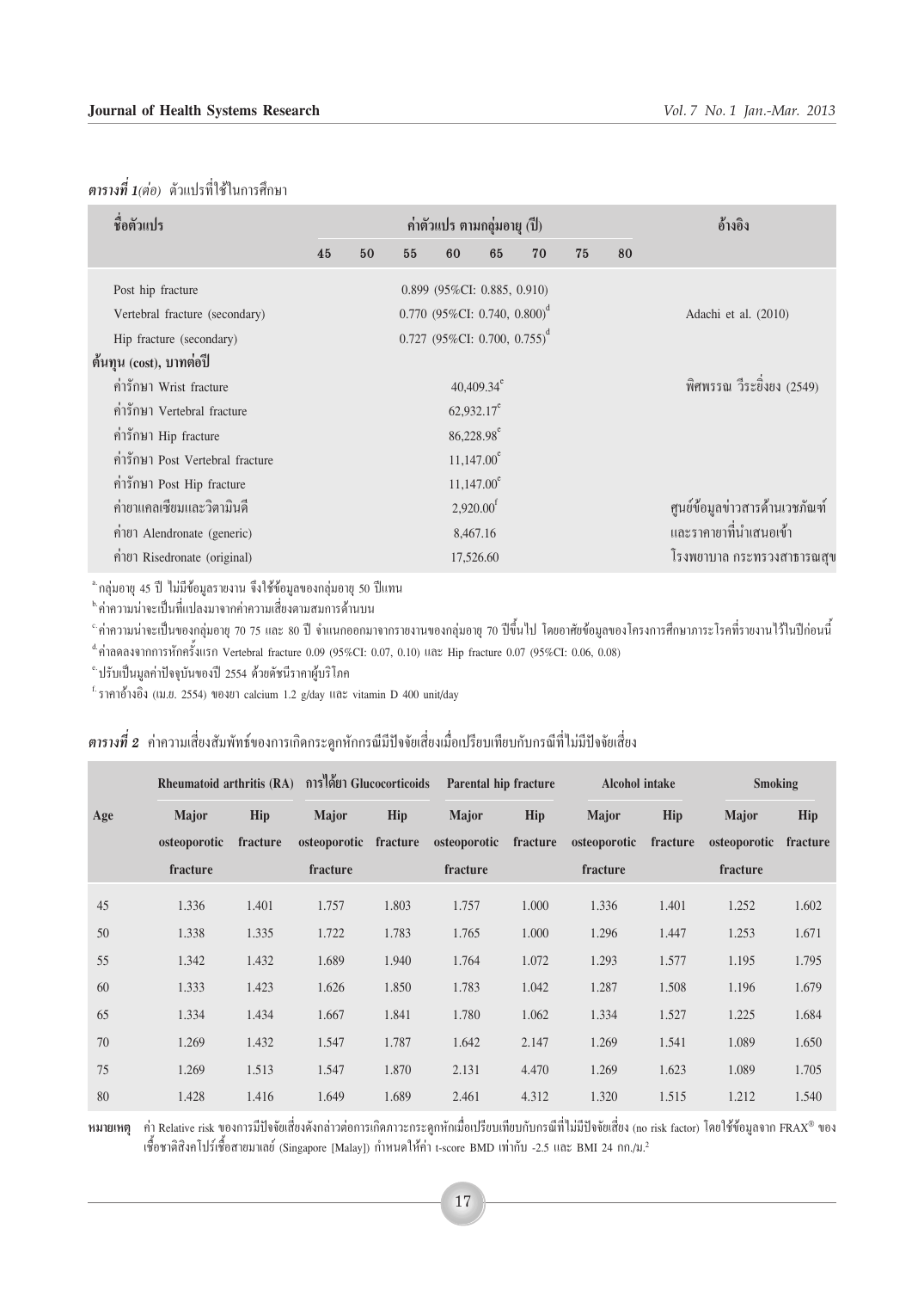



 $\,$ *รูปที่ 6* ICERs ของยา Alendronate (ราคายาสามัญ) กรณีไม่มีปัจจัยเสี่ยงร่วมด้วย (base case) และกรณีมีปัจจัยเสี่ยงสำคัญของการเกิด ึกระดูกหักร่วมด้วย



 $\,$  $\bar{j}$ ปที่  $\,$  <code>ICERs</code> ของยา Risedronate (ราคายาต้นแบบ) กรณีไม่มีปัจจัยเสี่ยงร่วมด้วย (base case) และกรณีมีปัจจัยเสี่ยงสำคัญของการเกิด ึกระด<sub>กหักร่</sub>วมด้วย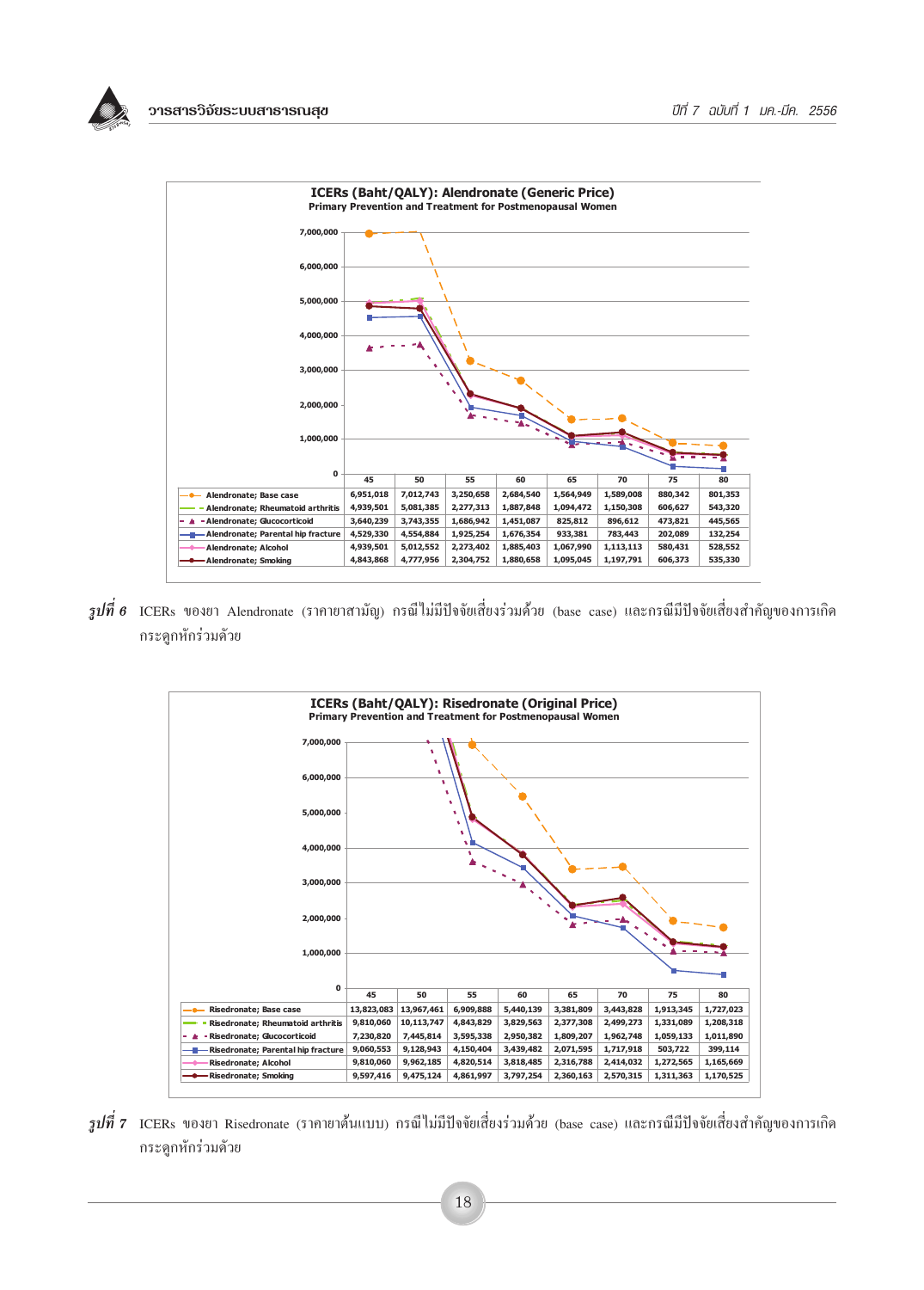พยาบาลขอนแก่น ค่าแคลเซียม (1.2 กรัม/วัน) และวิตามินดี (400 หน่วย/วัน) เท่ากับ 2.920 บาทต่อปี (ตารางที่ 1)

## อรรถประโยชน์ (Utility)

การศึกษานี้ประเมินผลลัพธ์ทางสุขภาพในรูปของปีสุข ภาวะ (quality-adjusted life years, OALY) ซึ่งปรับจากปีชีพ (life year) โดยอาศัยค่าอรรถประโยชน์ (utility) ที่ได้จากการ ประเมินคุณภาพชีวิตของผู้ป่วยโรคกระดูกพรุนที่มีกระดูกหัก แบบต่างๆ โดยได้ข้อมูลจากการทบทวนวรรณกรรมก่อน หน้า $^{(31,32)}$  สำหรับการหักครั้งต่อไป คือ secondary vertebral fracture และ secondary hip fracture ได้จากการคำนวณ ให้ค่าอรรถประโยชน์ลดลงจากการหักครั้งแรก 0.09 และ 0.07 ตามลำดับ (ตารางที่ 1)

้ความคุ้มค่าทางเศรษฐศาสตร์ พิจารณาจากหลักเกณฑ์ ขององค์การอนามัยโลก คือ ค่า ICER น้อยกว่า 3 เท่าของ GDP per capita ซึ่งของประเทศไทยเท่ากับ 160,556 บาทต่อ คน $^{(34)}$ ดังนั้น เกณฑ์การพิจารณาความคุ้มค่าอยู่ที่ 481,668 บาท/ **OALY** 

## การวิเคราะห์ความไว (Sensitivity Analysis)

วิเคราะห์ความไวแบบอาศัยความน่าจะเป็น (probabilistic sensitivity analysis) โดยกำหนดที่กลุ่มอายุ 65 ปีซึ่ง ไม่มีปัจจัยเลี้ยง กำหนดการแจกแจงข้อมูลสำหรับตัวแปร อัตราการเกิดกระดูกหัก ประสิทธิผลของยา และอรรถ-ประโยชน์แบบ beta distribution ส่วนตัวแปรต้นทุนการ รักษาภาวะกระดูกหักและต้นทุนค่ายามีการกระจายแบบ gamma distribution และทำ Monte Carlo simulation จำนวน 1.000 ครั้ง นำเสนอความน่าจะเป็นที่ยาจะมีความค้ม ค่าสำหรับความยินดีที่จะจ่ายในระดับต่างๆด้วย acceptability curve นอกจากนี้ทำการวิเคราะห์ความไวแบบทางเดียวโดย ปรับลดราคายาลงร้อยละ 50 เพื่อพิจารณาแนวโน้มความคุ้ม ค่าฯในอนาคตกรณีที่ราคายาลดลง

## ผลการศึกษา

้อัตราส่วนต้นทุนต่อประสิทธิผลส่วนเพิ่ม (ICER) ของการ ใช้ยา Alendronate ในการป้องกันแบบปฐมภูมิสำหรับหญิง



 $\,$ รูปที่ 8  $\,$  Acceptability curve ของยา Alendronate ในราคายาชื่อสามัญ และ Risedronate ในราคายาต้นแบบ ในการป้องกันกระดูกหักแบบ ปรมภมิ ในหญิงวัยหมดประจำเดือนอาย 65 ปี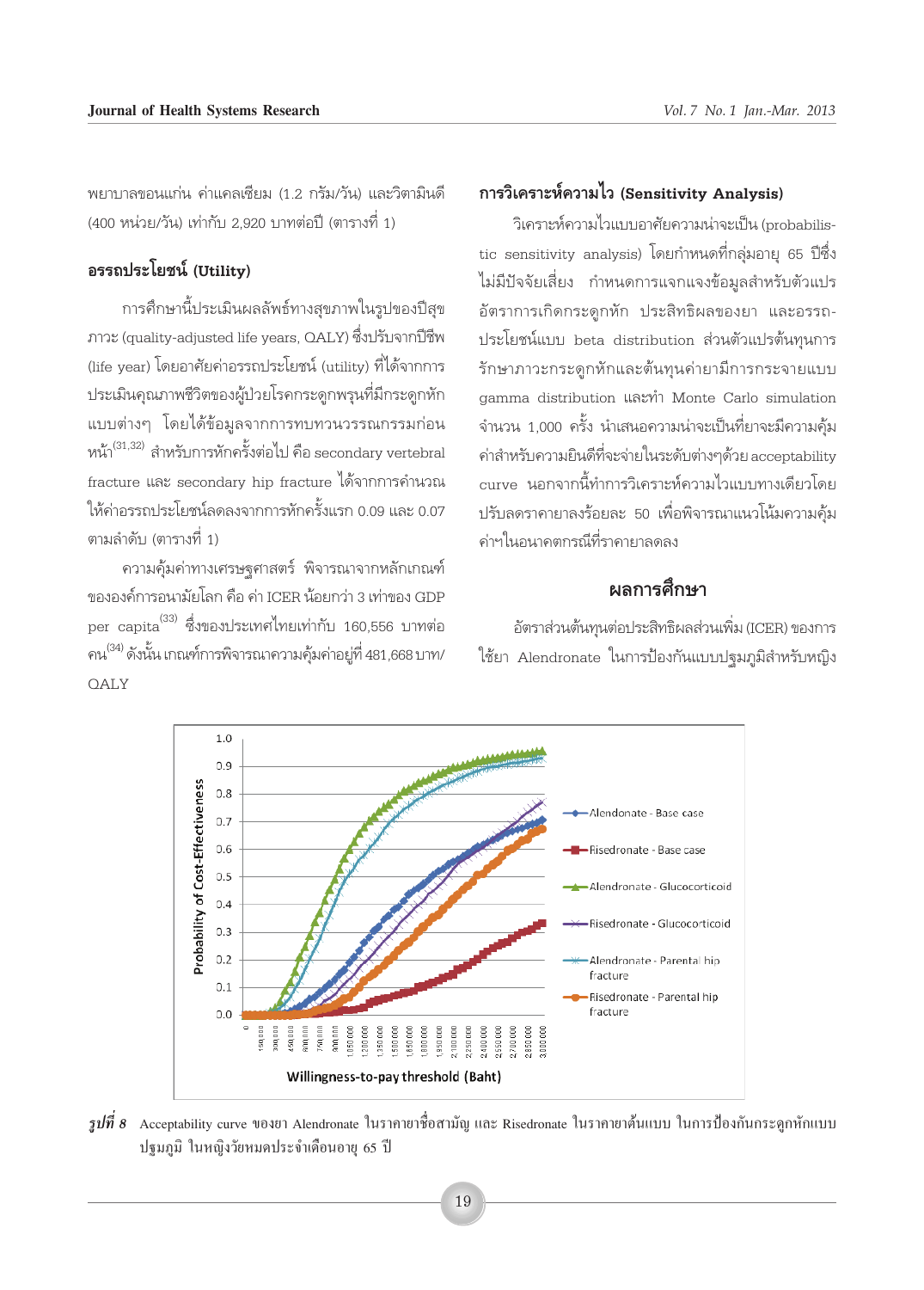|                       |                                         | <b>ICERs</b> (Baht/QALY) |                    |                    |                                          |                    |                    |                    |  |  |  |
|-----------------------|-----------------------------------------|--------------------------|--------------------|--------------------|------------------------------------------|--------------------|--------------------|--------------------|--|--|--|
| ปัจจัยเสียง           | $45$ <sup><math>\mathrm{d}</math></sup> | $50$ $\frac{2}{1}$       | $55$ $\frac{2}{1}$ | $60$ $\frac{2}{1}$ | $65$ <sup><math>\frac{4}{1}</math></sup> | $70$ $\frac{2}{1}$ | $75$ $\frac{2}{1}$ | $80$ $\frac{2}{1}$ |  |  |  |
| <b>Alendronate</b>    |                                         |                          |                    |                    |                                          |                    |                    |                    |  |  |  |
| Rheumatoid arthritis  | 2,444,478                               | 2,515,154                | 1,112,206          | 917,174            | 519,742                                  | 546,341            | 274,001            | 231,163            |  |  |  |
| Glucocorticoid        | 1,792,445                               | 1,843,942                | 815,130            | 697,032            | 383,562                                  | 417,759            | 205,271            | 179,477            |  |  |  |
| Parental hip fracture | 2,237,002                               | 2,249,467                | 934,211            | 808,815            | 436,830                                  | 360,340            | 59,445             | 4,081              |  |  |  |
| Alcohol               | 2,444,478                               | 2,481,004                | 1,110,474          | 916,241            | 506,502                                  | 527,772            | 260,878            | 225,143            |  |  |  |
| Smoking               | 2,397,134                               | 2,363,915                | 1,126,584          | 914,427            | 520,628                                  | 571,376            | 275,314            | 229,907            |  |  |  |
| <b>Risedronate</b>    |                                         |                          |                    |                    |                                          |                    |                    |                    |  |  |  |
| Rheumatoid arthritis  | 4,876,550                               | 5,027,951                | 2,393,049          | 1,884,307          | 1,158,830                                | 1,218,368          | 635,436            | 562,894            |  |  |  |
| Glucocorticoid        | 3,584,850                               | 3,692,207                | 1,767,243          | 1,443,385          | 873,171                                  | 948,589            | 497,297            | 462,106            |  |  |  |
| Parental hip fracture | 4,498,570                               | 4,532,354                | 2,043,936          | 1,685,732          | 1,003,010                                | 825,642            | 210,975            | 139,263            |  |  |  |
| Alcohol               | 4,876,550                               | 4,952,642                | 2,381,768          | 1,879,236          | 1,128,671                                | 1,175,916          | 606,261            | 543,225            |  |  |  |
| Smoking               | 4,771,054                               | 4,709,678                | 2,403,183          | 1,869,529          | 1,151,183                                | 1,255,626          | 627,331            | 547,172            |  |  |  |

 $\,$ ตารางที่ 3  $\,$  ICERs ของยา Alendronate (ราคายาสามัญ) และ Risedronate (ราคายาต้นแบบ) เมื่อปรับลคราคาลงร้อยละ 50

วัยหมดประจำเดือนทั่วไป อายุ 45 ปี เท่ากับ 6,951,018 บาท ต่อปีสุขภาวะ โดยมีแนวโน้มลดลงเมื่ออายุมากขึ้น ค่า ICER ต่ำสุดพบในกลุ่มอายุ 80 ปีขึ้นไป คือ 801,353 บาทต่อปีสุขภาวะ เมื่อพิจารณาการมีปัจจัยเสี่ยงทีละปัจจัย พบว่า ICER ของ Alendronate ในผู้มีประวัติบิดา/มารดากระดูกสะโพกหัก หรือใช้ยา Glucocorticoids มีค่าต่ำกว่ากลุ่มที่มีโรคข้อ ้อักเสบรูห์มาตอยด์ ดื่มสุรา หรือสูบบุหรี่ เมื่อพิจารณาความ ้คุ้มค่าที่ระดับ 3 เท่าของ GDP หรือไม่เกิน 481,668 บาท พบ ว่าการใช้ Alendronate จะคุ้มค่าในหญิงอายุ 75 ปีขึ้นไปซึ่งมี ประวัติบิดา/มารดากระดูกสะโพกหัก (ICER, 202,089 บาท ต่อปีสุขภาวะ) หรือมีการใช้ Glucocorticoids (ICER, 473,821 บาทต่อปีสุขภาวะ) (รูปที่ 6)

สำหรับการใช้ Risedronate ในการป้องกันปฐมภูมิ สำหรับหญิงวัยหมดประจำเดือนทั่วไป พบแนวโน้มของค่า ICER เช่นเดียวกับ Alendronate เมื่อพิจารณาการมีปัจจัยเสี่ยง พบว่า Risedronate จะมีความคุ้มค่าที่ระดับ 3 เท่าของ GDP ้เฉพาะในหญิงอายุ 80 ปีขึ้นไปซึ่งมีประวัติบิดา/มารดากระดูก สะโพกหัก (ICER, 399,114 บาทต่อปีสุขภาวะ) ดังรูปที่ 7

ผลการวิเคราะห์ความไวแบบอาศัยความน่าจะเป็นใน กลุ่มอายุ 65 ปี พบว่า การให้ยา Alendronate ในหญิงวัย หลังหมดประจำเดือนทั่วไปจะมีโอกาสคุ้มค่ามากกว่าร้อยละ 50 เมื่อมีความยินดีจ่ายไม่ต่ำกว่า 1.9 ล้านบาทต่อปีสุขภาวะ แต่ ถ้ามีประวัติบิดา/มารดากระดูกสะโพกหัก หรือใช้ยา Glucocorticoids จะมีโอกาสคุ้มค่าที่ระดับความยินดีจ่ายไม่ต่ำกว่า 1.05 หรือ 0.95 ล้านบาท ตามลำดับ ส่วนยา Risedronate จะมี่ โอกาสคุ้มค่ามากกว่าร้อยละ 50 ในหญิงวัยหลังหมดประจำ เดือนทั่วไปเมื่อมีความยินดีจ่ายไม่ต่ำกว่า 3.95 ล้านบาทต่อ 1 ปีสุขภาวะที่เพิ่มขึ้น แต่ถ้าบิดา/มารดามีประวัติกระดูกสะโพก หัก หรือใช้ยา Glucocorticoids จะมีโอกาสคุ้มค่าที่ระดับ ความยินดีจ่ายไม่ต่ำกว่า 2.35 หรือ 2.05 ล้านบาท ตามลำดับ

ผลการวิเคราะห์ความไวแบบทางเดียวโดยปรับลดราคา ยาลงร้อยละ 50 พบว่าค่า ICER ลดลงประมาณครึ่งหนึ่ง โดย เฉพาะยา Alendronate พบว่าค่า ICER ของกลุ่มที่ใช้ยา Glucocorticoids หรือบิดา/มารดามีประวัติกระดูกสะโพกหัก ร่วมกับมีอายุ 65 ปีขึ้นไป และกลุ่มที่มีโรคข้ออักเสบรูห์มา ตอยด์ร่วมกับมือายุ 75 ปีขึ้นไป มีค่าต่ำกว่า 3 เท่าของ GDP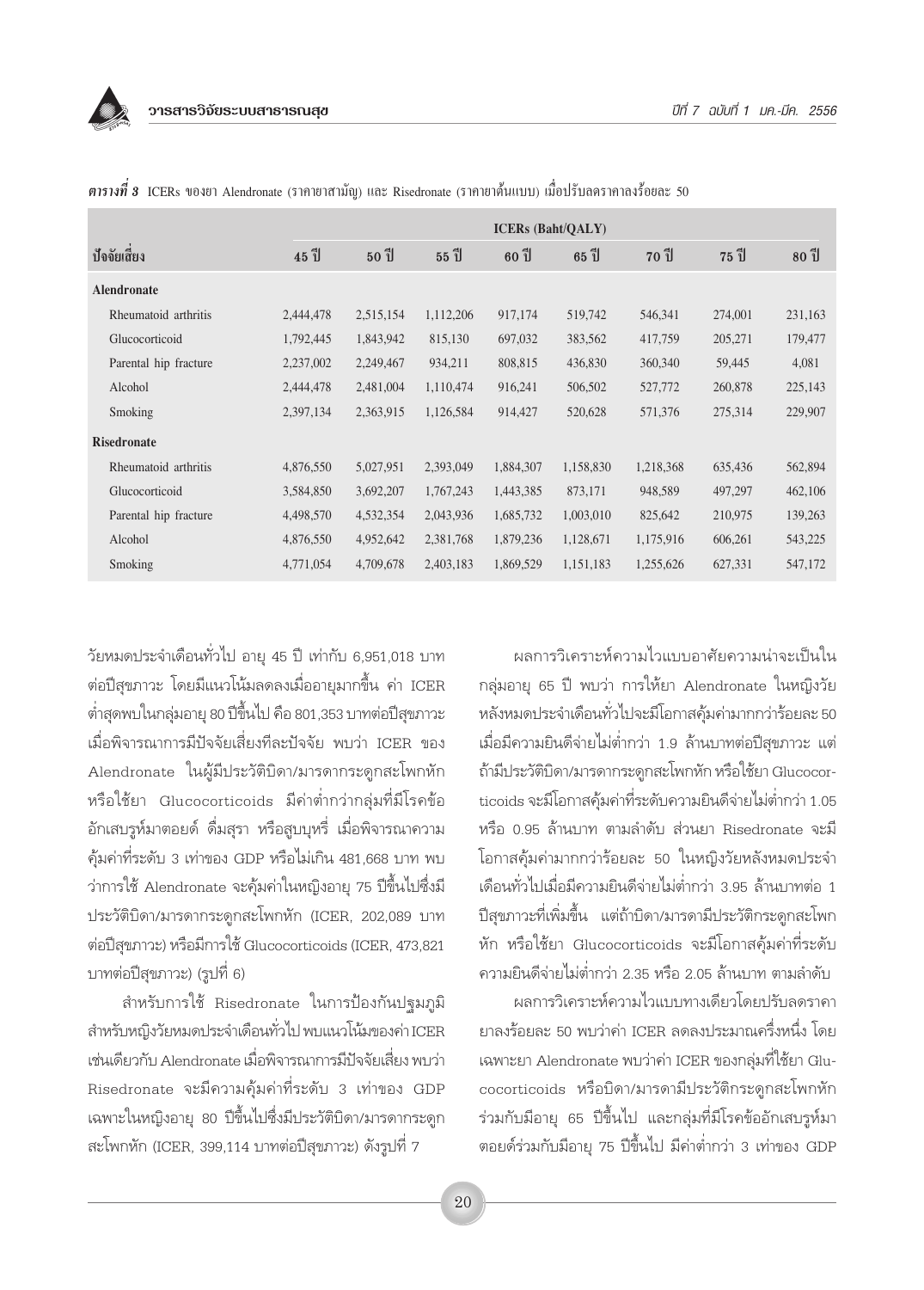ดังแสดงในตารางที่ 3

## วิจารณ์และข้อยุติ

ผลการศึกษานี้แสดงให้เห็นว่า การใช้ยา Alendronate ใน ราคายาชื่อสามัญ และ Risedronate ในราคายาต้นแบบ เพื่อ ป้องกันภาวะกระดูกหักแบบปฐมภูมิในหญิงวัยหลังหมด ประจำเดือนจะมีความคุ้มค่าเฉพาะในกลุ่มที่มีความเสี่ยงสูง ต่อการเกิดกระดูกหัก ได้แก่ การใช้ยา Alendronate ในหญิง วัยหมดประจำเดือนที่มีอายุ 75 ปีขึ้นไป และบิดา/มารดามี ประวัติกระดูกสะโพกหัก (ICER เท่ากับ 202,089 บาทต่อปี สุขภาวะ) หรือใช้ยากลุ่ม Glucocorticoids (ICER เท่ากับ 473,821 บาทต่อปีสุขภาวะ) และการใช้ยา Risedronate ใน หญิงวัยหมดประจำเดือนที่มีอายุ 80 ปีขึ้นไป และประวัติบิดา/ มารดามีประวัติกระดูกสะโพกหัก โดยค่า ICER เท่ากับ 399,114 บาทต่อปีสุขภาวะ ทั้งนี้ภายใต้เงื่อนไขว่าหญิงวัยหมดประจำ เดือนมีค่า t-score BMD เท่ากับ -2.5 และมี BMI 24 กก./ม $^2$ ดังนั้น การใช้ยาดังกล่าวในหญิงวัยหมดประจำเดือนที่มีความ เสี่ยงสงกว่าที่ใช้ในการศึกษานี้ ได้แก่ หญิงที่มีค่า t-score BMD ้น้อยกว่า -2.5 และมี BMI ต่ำกว่า 24 กก./ม.<sup>2</sup> (เนื่องจากกลุ่ม ที่มี BMI ต่ำ จะมีความเสี่ยงต่อการเกิดกระดูกหักเพิ่มขึ้น) ร่วมกับปัจจัยเสี่ยงข้างต้นจะมีโอกาสคุ้มค่า และหากปรับลด ราคายาลง เช่น Alendronate ซึ่งในปัจจุบันมีแนวโน้มราคา ลดลงประมาณร้อยละ 50 พบว่ามีโอกาสคุ้มค่าสำหรับหญิงวัย หมดประจำเดือนที่ใช้ยา Glucocorticoids หรือบิดา/มารดามี ประวัติกระดูกสะโพกหักร่วมกับมือายุ 65 ปีขึ้นไป และกลุ่มที่ ้มีโรคข้ออักเสบรูห์มาตอยด์ร่วมกับมีอายุ 75 ปีขึ้นไป ซึ่ง สอดคล้องกับการศึกษาของ Tosteson และคณะ $^{(14)}$  และ Börgström และคณะ $^{(12)}$  ซึ่งพบว่าการใช้ยากล่ม bisphosphonates ในหญิงที่มีความเสี่ยงสูงมีความคุ้มค่า โดยการศึกษา Tosteson และคณะ $^{(14)}$  ระบุว่าการใช้ยา bisphosphonates ในหญิงที่มีความเสี่ยงใน 10 ปีข้างหน้า ตั้งแต่ร้อยละ 3 จะมี ิ ความคุ้มค่า การศึกษาของ Börgström และคณะ<sup>(12)</sup> พบว่า การ ใช้ยา Risedronate มีความคุ้มค่าในทุกกลุ่มอายุ (50 ปีขึ้นไป) ที่มีประวัติกระดูกหักก่อนหน้า หรือมีประวัติบิดา/มารดา กระดกสะโพกหัก

้อย่างไรก็ตาม การศึกษานี้มุ่งเน้นวิธีการในการวิเคราะห์ หาความเสี่ยงทีละปัจจัยเสี่ยง ซึ่งอาจไม่สอดคล้องในสภาพ ความเป็นจริงที่ผู้ป่วยแต่ละรายอาจมีหลายปัจจัยเสี่ยงร่วมกัน ซึ่งตามแนวทางการรักษากระดูกพรุนโดยส่วนใหญ่ให้พิจารณา จากความเสี่ยงใน 10 ปีข้างหน้าและกำหนดค่า threshold โดยแต่ละประเทศอาจมีกำหนดที่แตกต่างกัน เช่น National Osteoporosis Foundation ประเทศสหรัฐอเมริกา $^{(35)}$  กำหนด ว่าหากหญิงวัยหมดประจำเดือนที่มี T score ที่ตำแหน่ง Femoral neck หรือ Spine มีค่าระหว่าง -1.0 และ -2.5 เมื่อคัด กรองโดยใช้เครื่องมือ FRAX® algorithm และพบว่า มีความ เสี่ยงต่อการเกิดกระดูกสะโพกหักใน 10 ปีข้างหน้า ตั้งแต่ร้อย ิละ 3 ขึ้นไป หรือมีความเสี่ยงต่อการเกิดกระดูกหักชนิด major osteoporosis fracture ใน 10 ปีข้างหน้า ตั้งแต่ร้อยละ 20 ขึ้นไป ควรพิจารณาให้การรักษา ดังนั้น การศึกษาต่อไป ควร ศึกษาโดยพิจารณาความเสี่ยงของการเกิดกระดูกหักโดยภาพ ้รวม เช่น กรณีมีความเสี่ยงต่อการเกิดกระดูกสะโพกหักใน 10 ปีข้างหน้า ตั้งแต่ร้อยละ 3 ขึ้นไป หรือมีความเสี่ยงต่อการเกิด กระดูกหักชนิด major osteoporosis fracture ใน 10 ปีข้าง หน้า ตั้งแต่ร้อยละ 20 ขึ้นไป เพื่อจะสามารถนำมาประยุกต์ใช้ ในสภาพความเป็นจริงได้ง่ายขึ้น

การศึกษานี้ใช้ข้อมูลความเสี่ยงของการเกิดกระดูกหัก ้ครั้งแรกของประเทศสหรัฐอเมริกา แต่ปรับลดความเสี่ยงลง ้ร้อยละ 50 ตามข้อแนะนำของการศึกษาก่อนหน้า ซึ่งระบุว่า ิความเสี่ยงของคนเอเชียและคนไทยต่ำกว่าของคนอเมริกัน ร้อยละ 50<sup>(15,16)</sup> ดังนั้นลักษณะของประชากรในการศึกษานี้ ถือว่าเป็นหญิงวัยหมดประจำเดือนทั่วไป สำหรับค่าความเสี่ยง สัมพัทธ์ที่นำมาใช้เพื่อปรับเพิ่มความเสี่ยงกรณีมีปัจจัยเสี่ยงอาศัย FRAX® algorithm การศึกษานี้เลือกใช้เชื้อชาติสิงคโปร์เชื้อสาย มาเลย์ ในขณะที่มูลนิธิโรคกระดูกพรุนแห่งประเทศไทย แนะนำให้ใช้เชื้อชาติญี่ปุ่นหรืออเมริกันเอเชีย ดังนั้นการศึกษา ต่อไป อาจจะวิเคราะห์เปรียบเทียบสำหรับเชื้อชาติญี่ปุ่นและ อเมริกันเอเชีย นอกจากนี้  $\text{FRAX}^{\circledast}$  algorithm แสดงผลเฉพาะ การเกิดกระดูกหักชนิด major osteoporotic fracture (hip,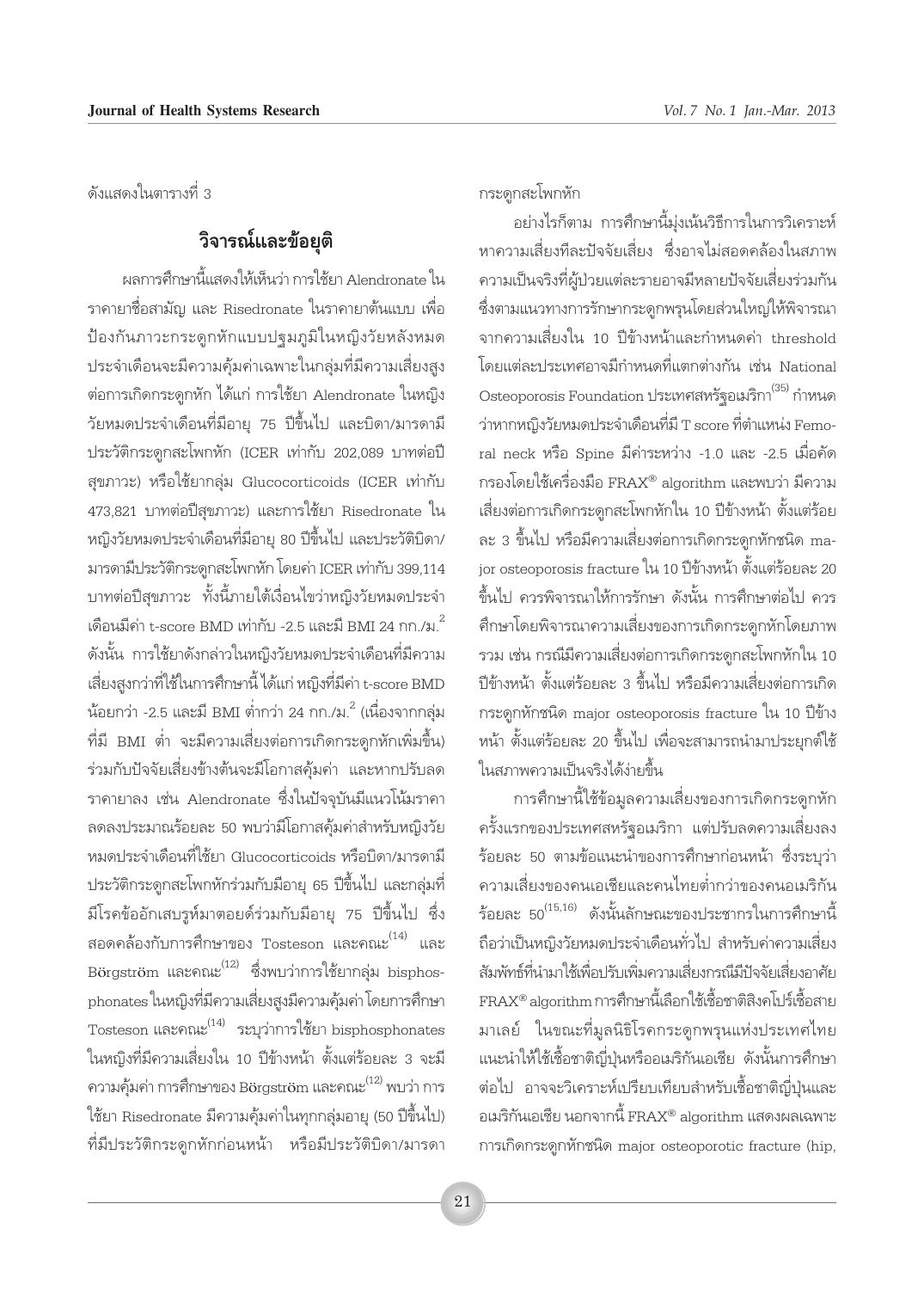clinical spine, forearm, proximal humerus) และ hip fracture ดังนั้นการปรับค่าความเสี่ยงต่อการเกิดกระดูกสัน หลังหักและกระดกข้อมือหัก จึงจำเป็นต้องใช้ค่าความเสี่ยง สัมพัทธ์ของกระดูกหักชนิด major osteoporotic fracture ึกรณีมีปัจจัยเสี่ยงนั้นๆ ซึ่งอาจทำให้ค่าความน่าจะเป็นสูงกว่า ึปกติ หากในอนาคตมีข้อมูลที่เฉพาะเจาะจงหรือเป็นของคนไทย าน่าจะเป็นประโยชน์มากขึ้นในการนำมาปรับใช้ต่อไป ตัวแบบ จำลองในการศึกษานี้ไม่ได้พิจารณาถึงอาการไม่พึงประสงค์ใน ้ระบบทางเดินอาหารอันเนื่องมาจากการใช้ยาซึ่งอาจมีผลทำให้ ์ต้องหยุดใช้ยา แต่ทั้งนี้ได้พิจารณาในเรื่องความร่วมมือในการ ใช้ยา โดยกำหนดให้ร้อยละ 50 มีความร่วมมือในการใช้ยา

โดยสรป การใช้ยา Alendronate ที่เป็นยาชื่อสามัณ มี ความคุ้มค่าที่ระดับ 3 เท่าของ GDP ในหญิงอายุ 75 ปีขึ้นไป ู้ที่มีปัจจัยเสี่ยง คือ ประวัติบิดา/มารดามีกระดกสะโพกหัก หรือใช้ยา Glucocorticoids สำหรับ Risedronate ที่เป็นยา ู้ต้นแบบ จะมีความคุ้มค่าเฉพาะหญิงที่มีอายุ 80 ปีขึ้นไปซึ่งมี ประวัติบิดา/มารดากระดูกสะโพกหัก

## กิตติกรรมประกาศ

*ุขอขอบคณ สำนักงานวิจัยเพื่อการพัฒนาหลักประกัน*  $\tilde{\kappa}$ ขภาพไทย (สวปก.) และสถาบันวิจัยระบบสาธารณสุข (สวรส.) ์ซึ่งสนับสนนทนในการวิจัยครั้งนี้ ขอขอบคณ รศ.ดร.สพล  $\widehat{s}$ มวัฒนานนท์ รศ.ดร.จุฬาภรณ์ ลิมวัฒนานนท์ ผศ.นพ.พิสนธิ์ จงตระกุล และผศ.ดร.อารีวรรณ เชี่ยวชาญวัฒนา ที่ให้คำ *·π–π"∑"ß«'™"°"√"π√–À«à"ß°"√»÷°…"*

#### **เอกสารอ้างอิง**

- 1. Papaioannou A, Kennedy CC, Ioannidis G, et al. The impact of incident fractures on health-related quality of life: 5 years of data from the Canadian Multicentre Osteoporosis Study. Osteoporosis International 2009;20:703-14.
- 2. Ioannidis G, Papaioannou A, Hopman WM, et al. Relation between fractures and mortality: results from the Canadian Multicentre Osteoporosis Study. Canad Med Assoc J 2009;181:265-71.
- 3. Pongchaiyakul C, Songpattanasilp T, Taechakraichana N. Burden

of osteoporosis in Thailand. J Medi Assoc Thai 2008a;91:261-7.

- 4. Wiktorowicz ME, Goeree R, Papaioannou A, et al. Economic implications of hip fracture: health service use, institutional care and cost in Canada. Osteoporosis International 2001;12:271-8.
- 5. World Health Organization Collaborating Centre for Metabolic Bone Diseases. FRAX® tool WHO Fracture Risk Assessment Tool. [online]. [cited 2011 Mar 23]. Available from: http://www.shef.ac.uk/ FRAX
- 6. Borgström F, Carlsson A, Sintonen H, et al. The cost-effectiveness of risedronate in the treatment of osteoporosis: an international perspective. Osteoporosis International 2006;17:996-1007.
- 7. Kanis JA, Adams J, Borgström F, et al. The cost-effectiveness of alendronate in the management of osteoporosis. Bone 2008;42:4- 15.
- 8. Stevenson M, Jones ML, De Nigris E, et al. A systematic review and economic evaluation of alendronate, etidronate, risedronate, raloxifene and teriparatide for the prevention and treatment of postmenopausal osteoporosis. Health Technology Assessment 2005; 9:1-145.
- 9. Ström O, Borgström F, Sen S, Boonen S, Haentjens P, Johnell O, et al. Cost-effectiveness of alendronate in the treatment of postmenopausal women in 9 European countries -an economic evaluation based on the fracture intervention trial. Osteoporosis International 2007;18:1047-61.
- 10. Tosteson ANA, Burge RT, Marshall DA, Lindsay R. Therapies for treatment of osteoporosis in US women: cost-effectiveness and budget impact considerations. Am J Managed Care 2008a;14:605- 15.
- 11. Lippuner K, Johansson H, Borgström F, Kanis JA, Rizzoli R. Cost-effective intervention thresholds against osteoporotic fractures based on FRAX® in Switzerland. Osteoporosis International 2012;DOI:10.1007/s00198-011-1869-6.
- 12. Borgström F, Ström O, Coelho J, et al. The cost-effectiveness of risedronate in the UK for the management of osteoporosis using the FRAX®. Osteoporosis International 2010;21:495-505.
- 13. อุษาวดี มาลีวงศ์, ปฤษฐพร กิ่งแก้ว, ฉัตรประอร งามอุโฆษ, ยศ คีระวัฒนานนท์, การประเมินต้นทนประสิทธิผลและต้นทน ือรรถประโยชน์ของการคัดกรองและการใช้ยาเพื่อป้องกันกระดูกหัก ในหญิงวัยหลังหมดประจำเดือนที่เป็นโรคกระดูกพรุน. นนทบุรี: โครงการประเมินเทคโนโยลีและนโยบายด้านสุขภาพ; 2550.
- 14. Tosteson ANA, Melton LJ, Dawson-Hughes B, et al. Cost-effective osteoporosis treatment thresholds: The United States Perspective from the National Osteoporosis Foundation Guide Committee. Osteoporosis International 2008b;19:437-47.
- 15. Lau EMC, Lee JK, Suriwongpaisal P, et al. The incidence of hip fracture in four Asian countries: the Asian Osteoporosis Study